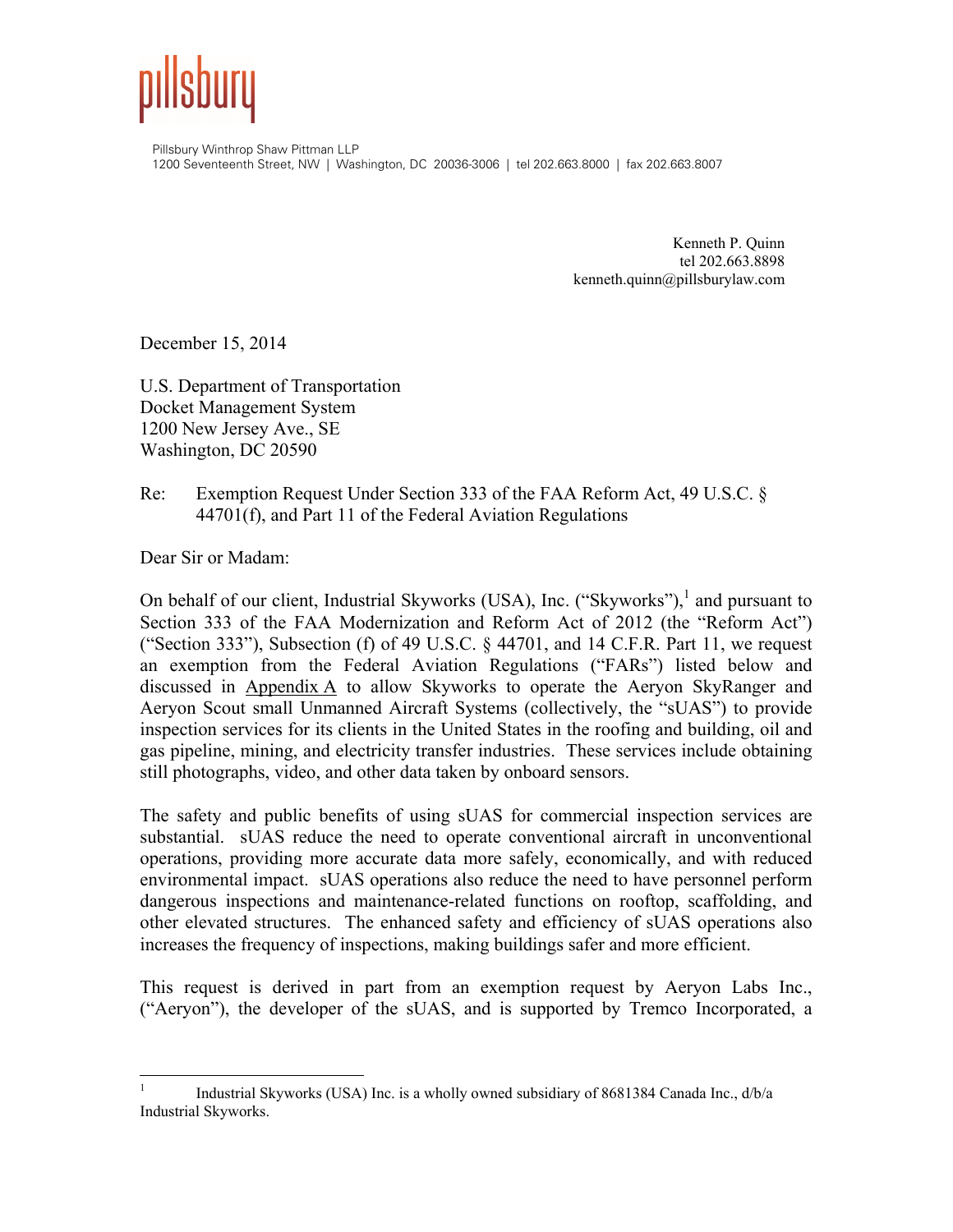major provider of commercial roofing and building sealant and maintenance products and services.<sup>2</sup> Details of Aeryon and the sUAS are described in Appendix B.

Skyworks has extensive experience operating the sUAS in strictly controlled operations. Skyworks currently operates the sUAS in every region in Canada and is one of the first Canadian operators to obtain government approval for nighttime operations. As of the date of this exemption request, Skyworks operators have performed over 500 sUAS flights, logging more than 200 hours of flight time, including over 50 hours over populated areas at night, all without incident and in compliance with Transport Canada and all other applicable regulations. Operations under the exemption will be conducted under the limitations and conditions set forth in Appendix C and as may be modified by the FAA as required by Section 333.

As more fully described below, the requested exemptions would allow Skyworks to acquire photographs and other data using the Aeryon sUAS, which at 3.5 lbs. for the Scout and at 6.5 lbs. for the SkyRanger, including payload, are small in size and powered electrically by battery. The sUAS, which have extensive automated control features, will be operated under controlled conditions at very low altitudes in limited airspace. Additional precautions, in the form of additional operational conditions and training, described more fully below, will enhance safety during nighttime operations.

Although the sUAS can be operated by one person, flight operations carried on by Skyworks involve at least two people: a pilot-in-command ("PIC") and an observer. The PIC is responsible for flying the sUAS, monitoring its status and flight dynamics while maintaining visual line of sight and keeping the flight within the manufacturer's specified limits in terms of wind, flight range, battery life, etc., for safe operation of the vehicle. Observers will be responsible for monitoring the airspace for other aircraft and hazards, advising the operator before and during flight of all such observed risks, and monitoring the controlled operating area. In addition to completing Aeryon-specific sUAS training required of the PIC and observer(s), the PIC will be a certified airman with commercial pilot and medical certificates.

# **Applicant Information:**

The name of the applicant is:

 $\frac{1}{2}$  *See* Aeryon Labs Inc., Exemption Request Under Section 333 of the FAA Reform Act and Part 11 of the Federal Aviation Regulations, Docket No. FAA-2014-0642 (Aug. 25, 2014) (exemption request for operation of Aeryon SkyRanger). Skyworks is aware of five other exemption requests to commercially operate the Aeryon SkyRanger. *See* Aetos Group Exemption Request, Docket No. FAA-2014-0629 (Aug. 19, 2014); Southern Company Services Inc. Exemption Request, Docket No. FAA-2014-838 (Oct 9, 2014); VDOS Global LLC Exemption Request, Docket No. FAA-2014-0382 (June 9, 2014); Dow Chemical Company (Nov. 3, 2014); City of Roswell Coalition, Exemption Request Under Section 333 of the FAA Reform Act and Part 11 of the Federal Aviation Regulations, Docket No. FAA-2014-0732 (Sept. 2014). The Aetos Group also requested exemptions for the Aeryon Scout. The FAA granted exemptions to VDOS Global LLC for operation of the Aeryon SkyRanger on December 10, 2014. *See* FAA, Grant of Exemption, Docket No. FAA-2014-0382.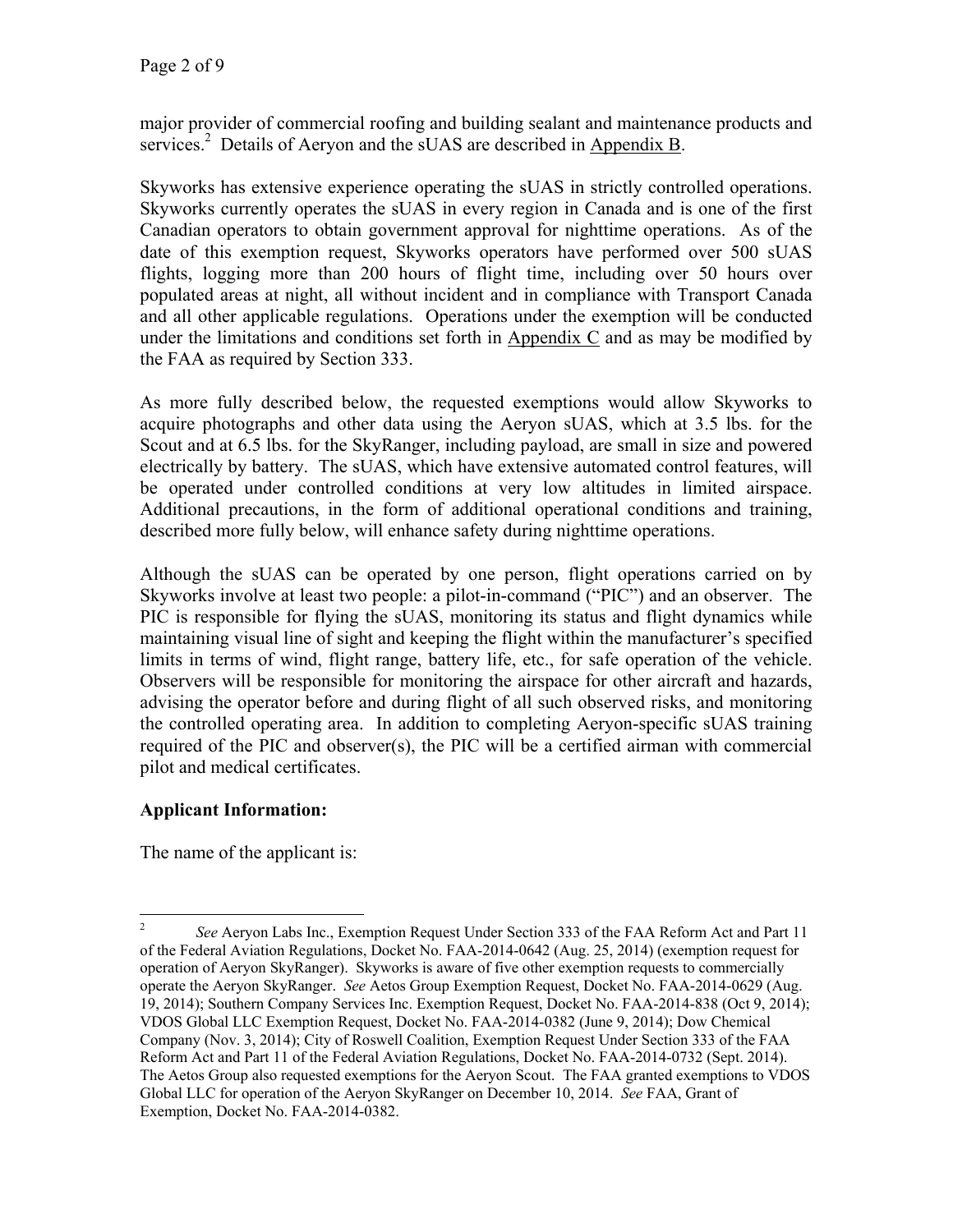Page 3 of 9

Industrial Skyworks (USA), Inc.

The primary contact for this application is:

Michael Cohen President Industrial Skyworks 1715 Indian Wood Circle Suite 200 Maumee, OH 43537 Ph: 416-307-2171 Fax: 416-534-7625

## **Exemptions Requested**

Skyworks requests exemptions from the following regulations.<sup>3</sup>

14 C.F.R. Part 21; 14 C.F.R. 91.113; 14 C.F.R. 91.119(c); 14 C.F.R. 91.151; 14 C.F.R. 91.209; 14 C.F.R. 91.405(a) and (b); 14 C.F.R. 91.407(a)(1); 14 C.F.R. 91.409(a)(1) and (2); 14 C.F.R. 91.417(a).

## **Airworthiness of the sUAS**

A critical element of the exemption application involves evidence of the airworthiness of the sUAS. Skyworks and Aeryon believe that the sUAS have been shown to be airworthy and compliant through a history of granted flight operations and successful flights, including those by Michigan State Police, US Navy Spawar, Mass Development (Joint Base Cape Cod), Unmanned Experts (NIJ Partnership), Western Washington University, Aetos (via Northwest Michigan College), University of Alaska Fairbanks, University of New Mexico, Kansas State University, as well as Skyworks' on-going commercial operations in Canada.<sup>4</sup> The SkyRanger also successfully completed the Department of Homeland Security RAPS trial in 2013. The FAA has already approved commercial operation of the larger SkyRanger for VDOS Global, LLC.<sup>5</sup> For additional

 3 As set forth in Appendix C, with the exception of additional operating conditions for safe nighttime operations, Skyworks will operate under similar operating conditions as those required of the movie industry and other grants of exemption, in which exemptions for certain FARs was deemed by the FAA as "not necessary." As a result, Skyworks is not requesting FAA exemption from FAR 45.23(b), 91.7(a), 91.9(b)(2), 91.103, 91.109(a), and 91.203(a) and (b).

<sup>4</sup> At the request of the FAA, Skyworks will be pleased to provide, under confidentiality, its standard operating procedures, including Safety and PreFlight Checklists and Operator Training Manual. 5

FAA, Grant of Exemption, Docket No. FAA-2014-0382 (Dec. 10, 2014).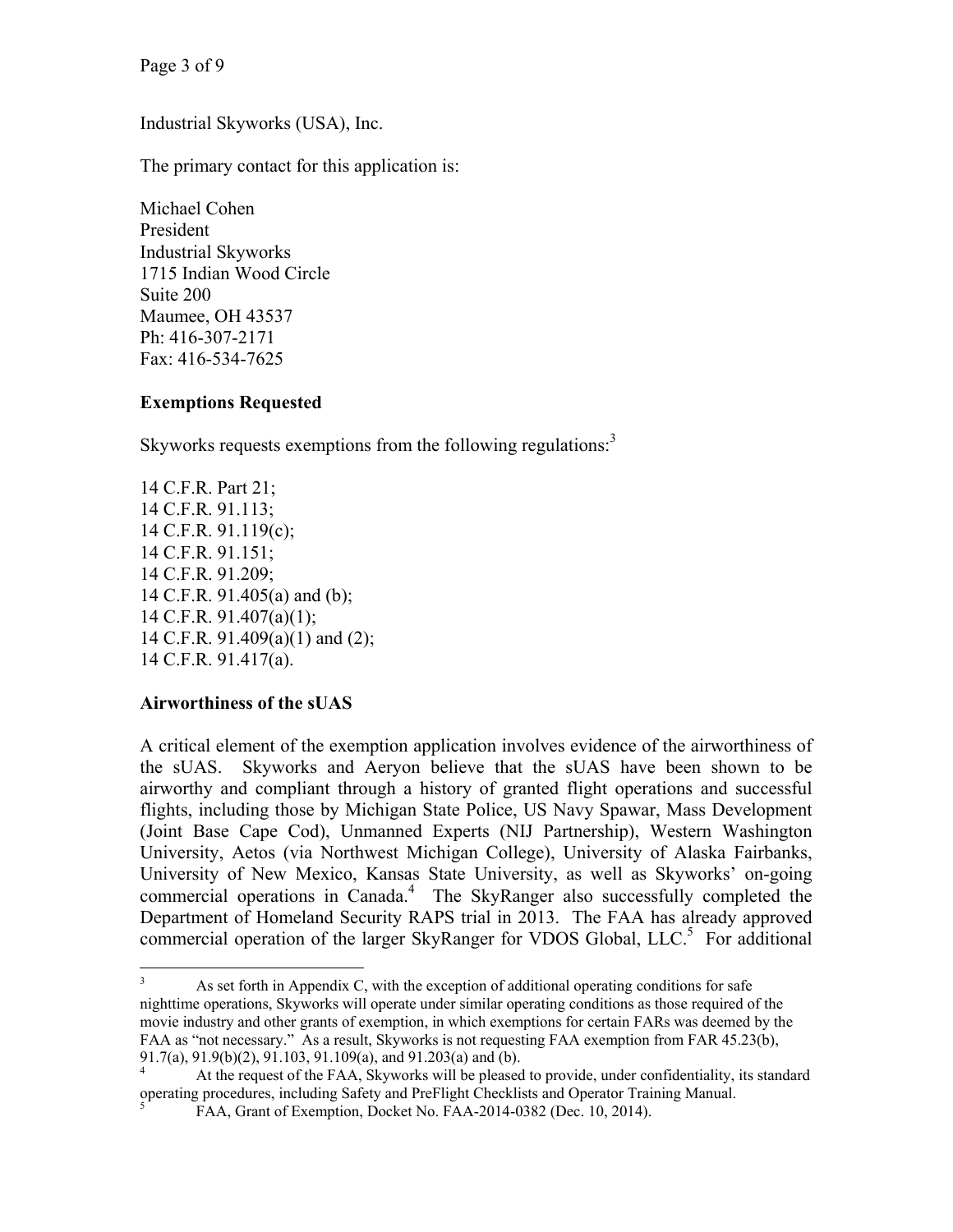safety, the sUAS are equipped with automated features which enhance safe takeoff, flight, and landing in many conditions, further details of which are provided in Appendix B.

To maintain airworthiness, Skyworks will follow a strict inspection and maintenance regimen, which is further supported by the automatic checks performed by the sUAS. Malfunctions that occur during flight will be detected by the sUAS fault detection system, which communicates a fault warning to the PIC to take necessary action. For certain malfunctions and faults (i.e., lost communications), the sUAS may be preprogrammed to automatically respond and land either at a designated location or in-place. In addition, the PIC will have emergency checklists for proper and safe malfunction responses by the PIC and sUAS. In the event of any malfunction, the sUAS will undergo all maintenance required by the manufacturer and undergo flight testing before recommencing commercial operations.

# **Operating Conditions**

Grant of the exemptions to Skyworks will be subject to the conditions listed in Appendix C, which are based upon the operating conditions required for the FAA's previous grants of exemptions.

Nighttime operations are a critical component to Skyworks' business, particularly infrared building inspections. The reduced night temperatures permit more accurate data regarding areas where air and/or heat are escaping the building. Skyworks respectfully proposes that it be permitted to conduct nighttime operations with the Aeryon SkyRanger, taking into account the special characteristics of this sUAS, additional operating conditions, and additional operator training.

The SkyRanger's design permits safe nighttime operations. The SkyRanger is equipped with LED lights on all four rotor arms. The lights are visible up to 2,500 feet. Thus, the SkyRanger's location may be easily seen by the PIC, observers, and other airspace users. These lights will be illuminated at all times during nighttime operations. In fact, with fewer visual distractions at night, the sUAS is easier to see at night.

Aeryon's sUAS are also characterized by a high degree of pre-programmed control and various built-in technical capabilities that limit the potential for operation outside of the conditions set forth in  $\Delta$ ppendix  $\overline{C}$ . The sUAS also provides many built-in functional and safety features to assist the operator in safe and reliable operation.

The Aeryon sUAS provides two semi-autonomous flight modes using a point-and-click map and video interface. The user clicks on a map to direct the sUAS to fly to the point on the map where the operator is pointing, or programmed flight plans may be entered for a series of waypoints or grid-based area. Additional navigation settings, including landing zones and flight areas (including visual no-fly zones, maximum altitude, and minimum altitude), may be designated so that the sUAS operates only within operatorspecified flight parameters. In other words, Skyworks will set up virtual fencing around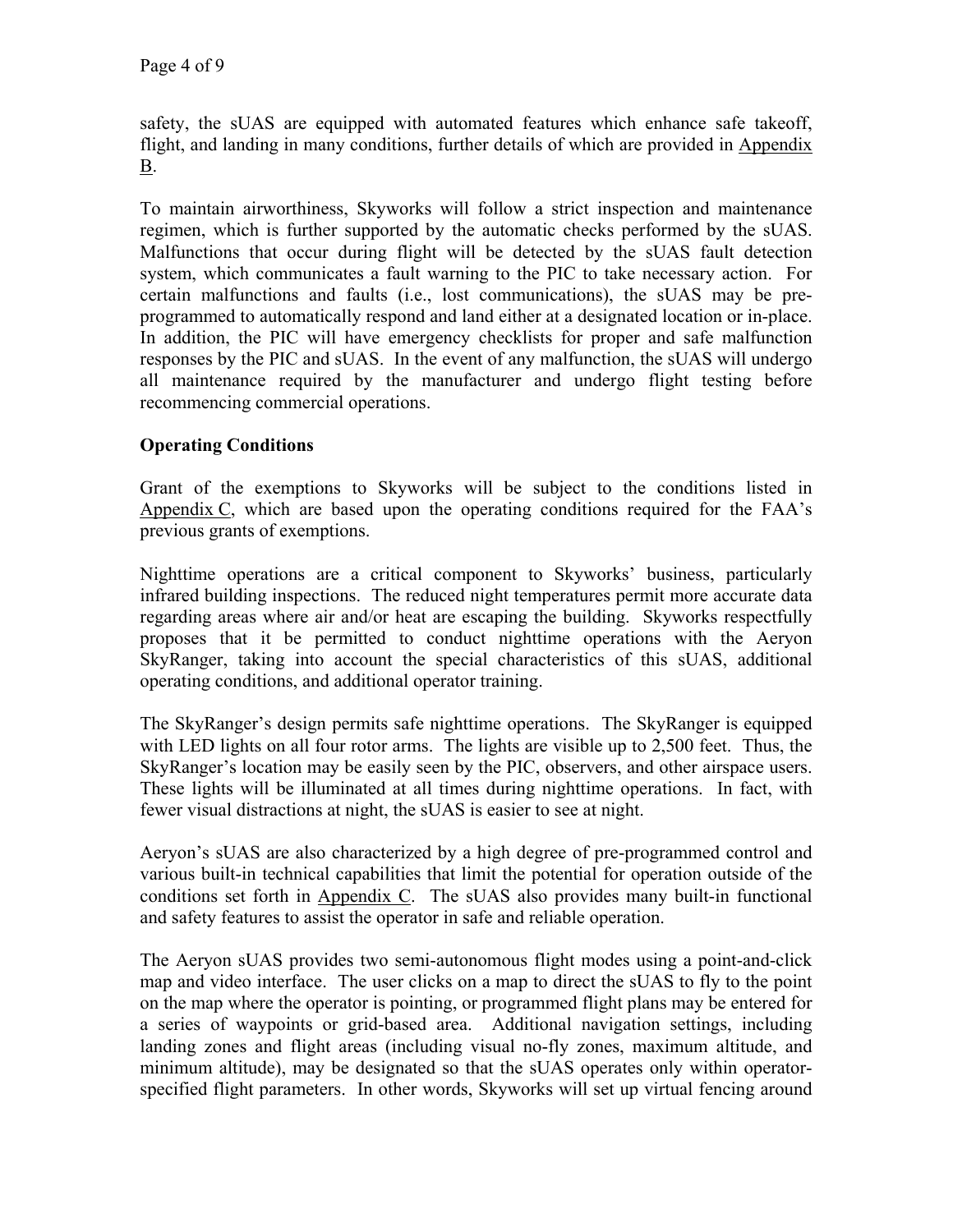the operational area, preventing the sUAS and the PIC from operating outside the planned flight area, including altitude. This also reduces the needed operating area by omitting the need to factor in additional room for PIC operating error. These operations and inputs are identical for day and night operations, requiring little adaptation for the PIC.

All flight operations are GPS controlled, making the system easy to navigate, and the flight control system also employs a variety of sensors including sonar, barometric pressure, temperature, and wind speed for high stability and reliability in challenging weather conditions. At all times through the ground control station, the PIC is able to monitor the sUAS location through the tablet mapping function and is provided with continuous altitude information. In the case of lost GPS, a manual user flight mode is enabled which allows the PIC to provide manual navigation inputs to assist in landing the vehicle. At all times during flight operations, the PIC can suspend a programmed flight and take immediate control of the vehicle.

With pre-programmed flights and manual control, operators will be able to maintain separation from manned aircraft operations and avoid other hazards. At night, there are fewer airspace users, and other aircraft in the area will be easily identified with operating lights. Previous nighttime operations have also taught Skyworks that incoming aircraft are also more easily identified by other aircrafts' noise with the reduced nighttime ambient noise. In the controlled environment under the operations conditions in Appendix C, operations will remain within visual line of sight (VLOS) and below 400 feet AGL. There are also fewer spectators and bystanders during nighttime operations. In addition, Skyworks will obtain a Certificate of Waiver or Authorization from the FAA Air Traffic Organization to address airspace requirements and provide notification by a Notice to Airman (NOTAM).

Additional automated safety functions and safety enhancing features of the SkyRanger include the following:

- 1) Automated pre-flight system performance checks, in which the system selfcalibrates all of its sensors and performs self-tests prior to takeoff to check for errors;
- 2) Self-monitoring and intelligent fault handling with automated condition and fault detection, warnings, and pre-defined responses to a number of flight and system conditions, including:
	- a. High winds with system and operator-defined safety thresholds;
	- b. High temperature safety thresholds;
	- c. Low battery with system and operator-defined safety thresholds;
	- d. Lost-link communication;
	- e. Pre-defined responses include attempting to re-establish radio communication, return to home position and hover, return to home position and land, or land in current position; and
- 3) Battery communication with battery minutes and flight time are displayed at all times for the PIC;
- 4) Auto-detection of lost GPS warns the pilot and initiates an immediate landing;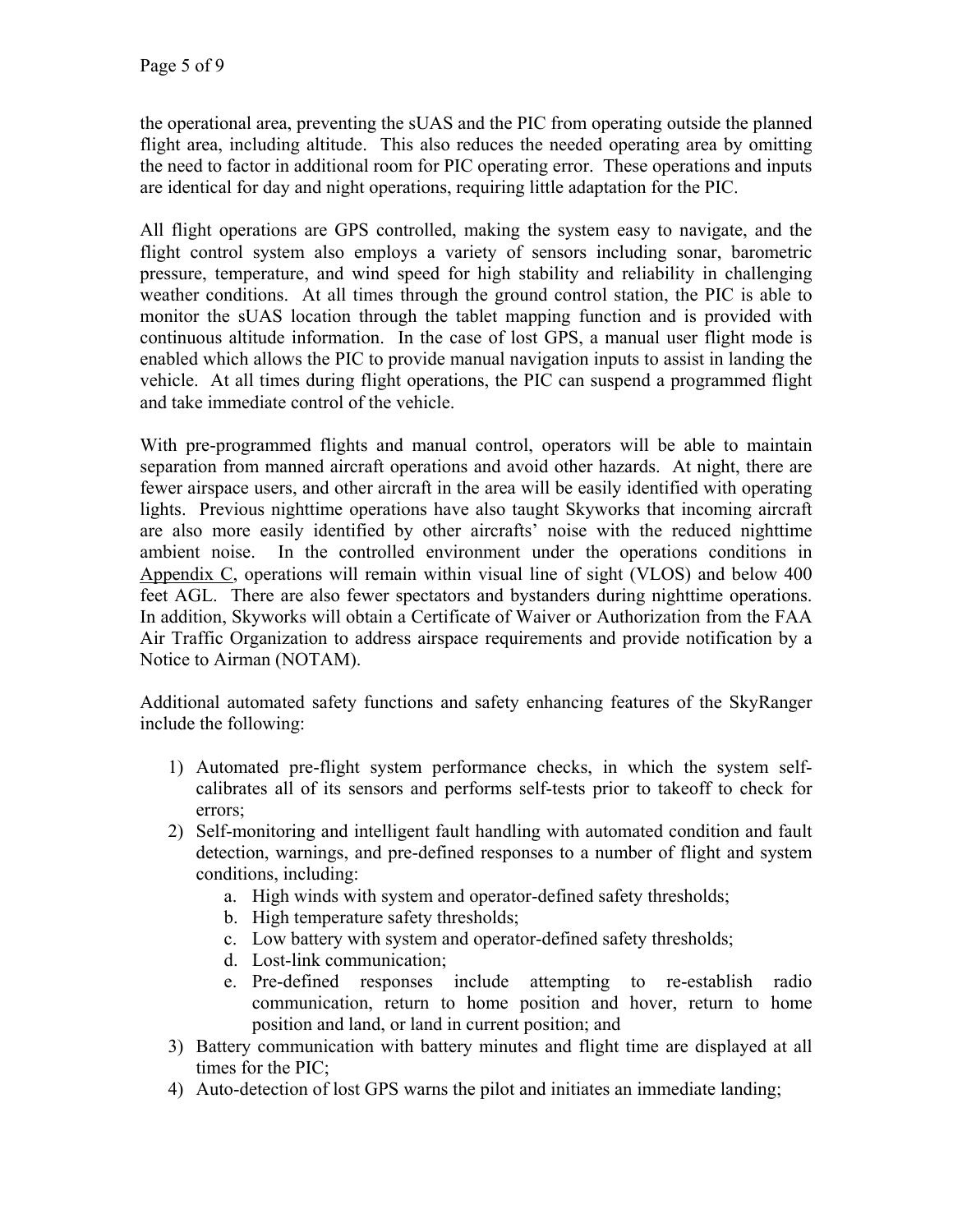- 5) Low battery on the SkyRanger triggers a "Non-Fatal Warning" alarm to return home, land and replace the battery;
- 6) Very low battery on the SkyRanger triggers a "Fatal Error" alarm and initiates an emergency high speed descent landing; and
- 7) If the SkyRanger detects a lost-link to the base-station the vehicle will perform its pre-defined Non-Fatal Condition Response.

In addition, the SkyRanger has an all-digital software platform with advanced features previously restricted to full size unmanned aircraft.

Having tested tethering systems, Skyworks found that operating the sUAS with a tether will increase the operating hazards beyond the potential benefits and introduced unknowns that elevate the risks to unacceptable levels. Skyworks found the additional following risks:

- Entanglement and movement constraints during take-off and landing;
- Limited rate of descent and horizontal maneuvers in order to allow adequate time for the tether operator to adjust line tension or take-up slack;
- Difficult crew coordination is required between the pilot and the tether operator;
- Increased side forces and downward forces on the sUAS;
- Limited/reduced range of movement for the sUAS;
- sUAS oscillations introduced by line swing;
- Tether line snagging on persons or property;
- Tether line contacting sUAS rotor(s);
- Weight of tether line;
- sUAS design was not intended to carry a tether line; and
- Losing sight of tethering line location (exacerbated at nighttime).

In addition, due to the fault protection and encrypted telemetry with the sUAS, telemetry and lost communications were unlikely, requiring a highly sophisticated tethering system to achieve any net benefits. Skyworks believes that a tethering system with the required sophistication is not commercially available or feasible for the intended operations.

With the aircraft pre-programmed to compensate for wind and take specific actions upon triggering faults (i.e., pre-programmed to land in designated areas upon loss of communications), tethering and pulling the aircraft down may also result in the unanticipated and uncontrolled loss of altitude and increase the risk to persons and property on the ground. In addition, the ability to impose a virtual fence around the operating area provides an equivalent safety mechanism to prevent fly-away or noncompliant operations. Skyworks' operating area will also have strictly controlled access (i.e., no unauthorized persons in operating area).

To enhance safety, Skyworks will take extra precautions specific to nighttime operations. Operations will be limited to commercial buildings and be confined to the footprint of the building (except for take-off and landing). Skyworks will provide supplemental lighting for the operating area, consisting of high intensity overhead lighting and high intensity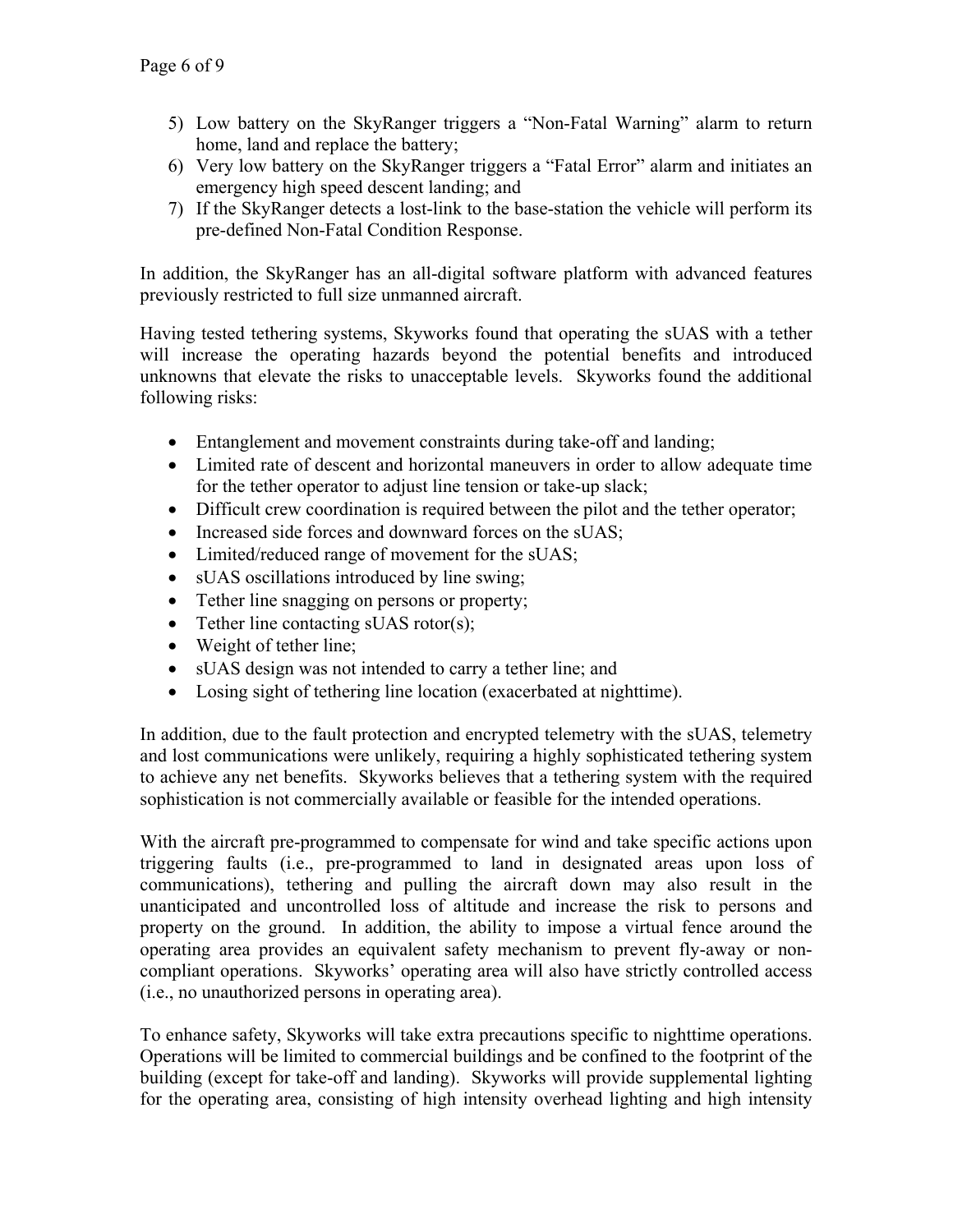ground LED markers to mark off the sUAS landing zone. The on-board camera must be an infrared device, permitting the PIC to view ground obstacles (illuminated or unilluminated) from the sUAS live video feed. Thus, the pilot will be able to monitor real-time streaming video from the vehicle, regardless of the night operations. Any operating area incursion, defect in lighting (ground or sUAS), or problem with the infrared camera feed will require the immediate termination of the flight and the immediate landing of the sUAS in a designated landing area, unless safety requires landing at an alternate landing area deemed safe by the PIC.

Skyworks' operating manual also sets forth additional general operational precautions to increase safety, including: (i) a Pre-flight Site Assessment to identify potential operational hazards; (ii) electronic scanning for potential frequency interference; (iii) laser range finder to determine the height of surrounding obstacles to improve flight planning; and (iv) performing daytime flights before nighttime flights for pilot familiarization with the operating area.

# **Operator Requirements**

As a condition to the grant of the exemptions, Skyworks will require that the PIC hold a commercial pilot's certificate and a valid second-class medical certificate. The PIC will have accumulated and logged a minimum number of flight cycles and hours for daytime and nighttime operations, as necessary. The PIC will also be subject to the FAR flight review requirements.

The PIC will be required to have completed Aeryon's training program for operation of the sUAS. This training is specific to the Aeryon sUAS, familiarizing the PIC and observers to the sUAS's operations and limitations, and includes a built-in simulator.

Skyworks respectfully submits that operator qualifications take into account the operating conditions and characteristics of the particular sUAS. Skyworks does not believe that certified airmen, medical certificates, and the related operating conditions, are necessary or required to operate the Aeryon sUAS. Nonetheless, Skyworks is prepared to accept these requirements as a condition to the grant of the exemptions. If, and when, the FAA finds such conditions unnecessary for operations conducted pursuant to Section 333 exemptions, Skyworks reserves the right to amend its operating conditions and request exemptions from the relevant FARs to operate without such conditions.

# **Public Interest**

Skyworks respectfully submits that its use of the sUAS in lieu of comparatively hazardous operations currently conducted with conventional fixed wing and rotary aircraft offers a net safety benefit and will achieve an enhanced level of safety, as mandated under Section 333(c) of the Reform Act. Approval of this application will also benefit the public interest by allowing better, safer, and more cost efficient information for the building maintenance and construction industries.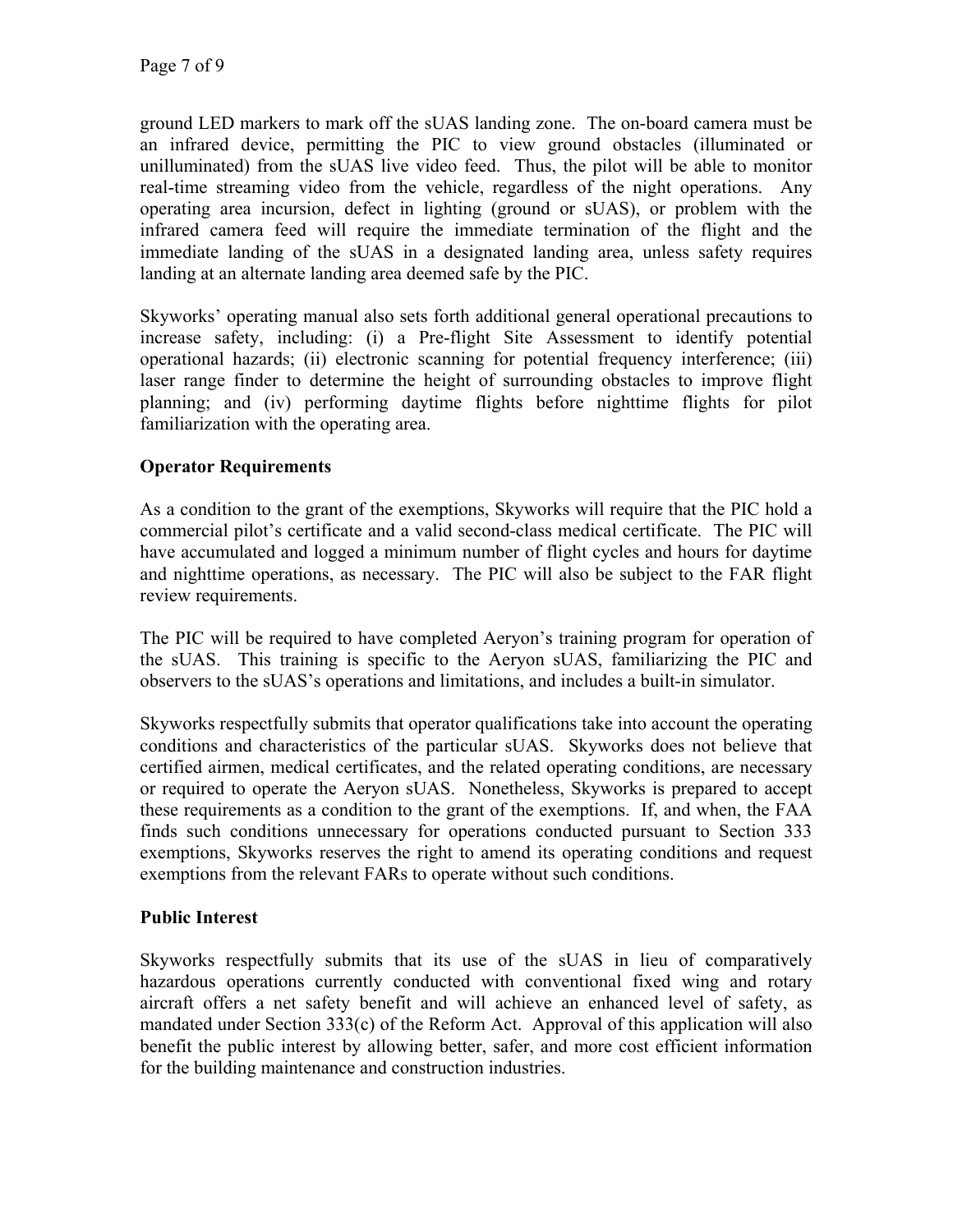Conventional aerial survey and inspection operations using manned aircraft involve very heavy aerial vehicles, transiting to the operational location, carrying significant quantities of combustible fuels, and a multi-person crew in piloting and observation roles. The nature of surveying and inspection operations magnify the dangers of using conventional aircraft, as the aircraft fly in unconventional operations under FAA waivers and at dangerous altitudes in populated and developed areas. By contrast, the Scout weighs 3.5 lbs. and the SkyRanger weighs 6.5 lbs., including their payload, use a battery for power, are carried to and from the area of activity, remove the need for airborne pilots and observers, and pose less risk to people and infrastructure on the ground, as well as other aircraft.

sUAS operations also remove the need to have building maintenance and inspection personnel risk their lives on rooftops and scaffolding to perform building inspections. This hazard is exacerbated when inspecting at night with infrared technology. If more detailed in-person building inspections are required, planners can use preliminary sUAS data and target areas of concern without putting inspectors and contractors at risk in hazardous areas.

More frequent, safer, and more cost-efficient building inspections by sUAS will also increase employee and public safety. More frequent sUAS-performed inspections will permit improved maintenance of roofs and facades, reducing the number of construction employees working from dangerous heights.<sup>6</sup> Preliminary 2013 data indicates that the fatality rate for roofers is 38.7 per 100,000 workers, following only loggers, fishers and pilots.<sup>7</sup> The sUAS can also map the condition and problem areas of the rooftop, assisting construction and maintenance planners to determine areas of potential hazard and the need for safety measures.

Increased inspections will also facilitate keeping building conditions at high levels, keeping the public safe from building deterioration and improved building responses during significant weather events. In fact, many municipalities have, or are moving toward, building façade inspection requirements, including Boston, Columbus, Milwaukee, Pittsburgh, Chicago, Detroit, New York, and St. Louis. sUAS operations avoid the dangerous manned inspection functions on scaffolding and swing stages, keeping inspection personnel safely on the ground.

More frequent building inspection will also improve the potential to determine areas of building inefficiency and construction defects. The resulting building maintenance and improvements can reduce  $CO<sub>2</sub>$  emissions and increase building energy efficiencies. Fifty percent of all energy generated is North America is consumed by buildings, while 90% of building air leak (i.e., energy) is lost through 1% of the building envelope at connection points (e.g., wall-window joints that may be sealed by Tremco products). Ultimately, the

 $\frac{1}{6}$  Falls were the number one fatal accident in the construction industry in 2013. *See* https://www.osha.gov/stopfalls/ (last visited Dec. 9, 2014).

Dep't of Labor, Bureau of Statistics, News Release, National Census of Fatal Occupational Injuries in 2013 (Preliminary Results) (Sept. 11, 2014) *available at* http://www.bls.gov/news.release/pdf/cfoi.pdf (last visited Dec. 10, 2014).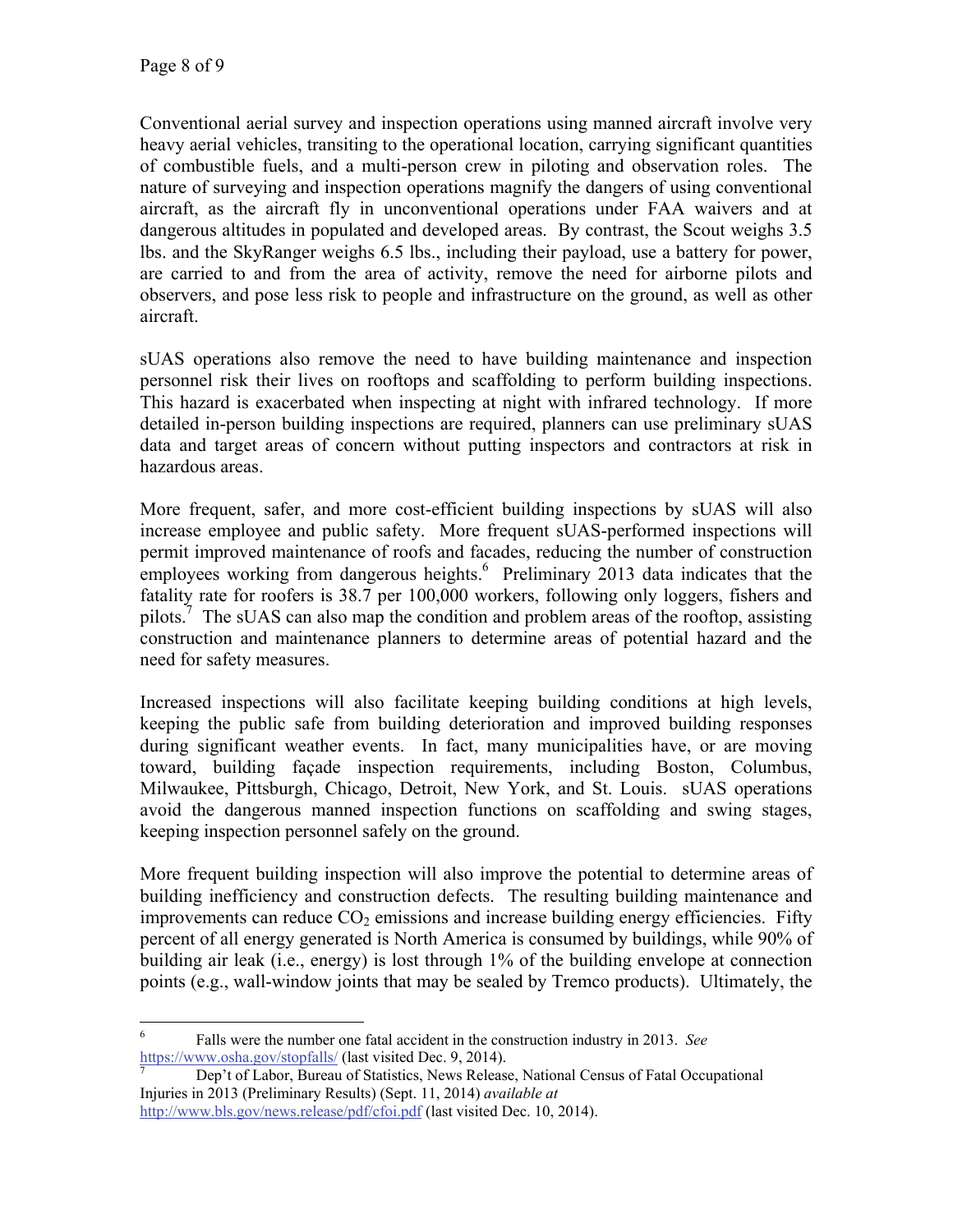proposed sUAS operations will not only add safety, but result in significant energy and environmental benefits.

Additionally, the inspection services provide an equivalent level of public benefit in the gas and oil pipeline, mining, and electricity transfer industries. Safer, more efficient, and more frequent inspections will benefit those operating in these dangerous industries. sUAS will also provide broad public benefits in these industrial sectors, improving maintenance, reducing environmental impacts, and improving industrial efficiency.

No national security issue is raised by the grant of the requested exemptions. Given the size, load-carrying capacity, speed at which it operates (35 km/h), and the fact that it carries no explosives or other dangerous materials, the use of the Aeryon sUAS poses no threat to national security. In fact, the threat of causing damage to critical national infrastructure is significantly reduced with the extremely low sUAS weights and limited operating areas.

The grant of the requested exemption is in the public interest based on the clear direction in Section 333, the Federal Aviation  $Act<sub>o</sub><sup>8</sup>$  the high and equivalent level of safety of the proposed operations, and the significant public benefit, including enhanced safety and cost savings to be realized as a result of the use of sUASs for aerial inspection and mapping services. Accordingly, the applicant respectfully requests that the FAA grant the requested exemption without delay.

Sincerely,

Kenneth P. Quinn

Cc: Michael Cohen, Industrial Skyworks Lance Lehman, Industrial Skyworks

<sup>8</sup> The Federal Aviation Act ("FAAct") expressly grants the FAA the authority to issue exemptions: The Administrator may grant an exemption from a requirement of a regulation prescribed under subsection (a) or (b) of this section or any of sections 44702-44716 of this title if the Administrator finds the exemption is in the public interest. 49 U.S.C. § 44701(f).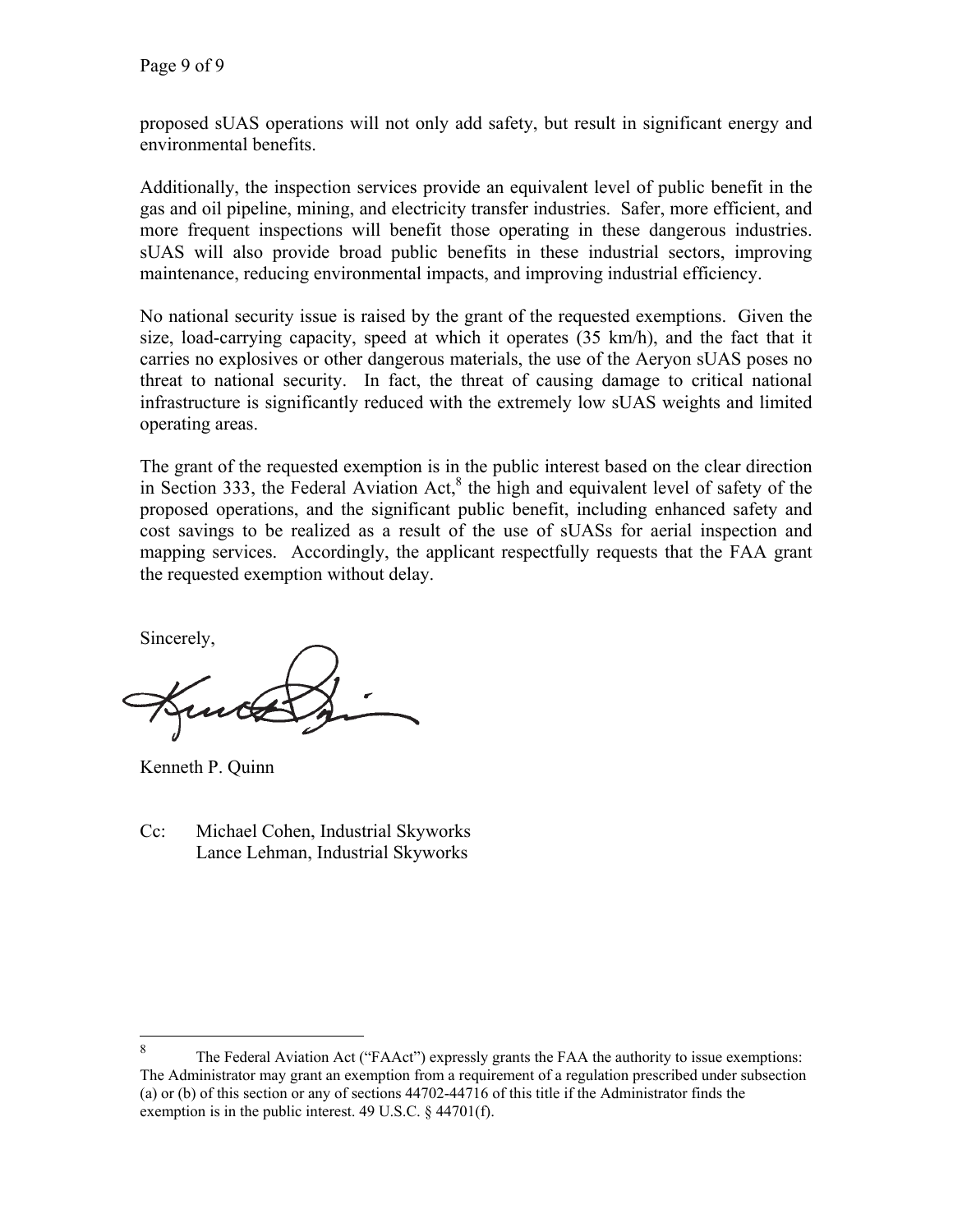#### **APPENDIX A**

## **EXEMPTION REQUEST AND EQUIVALENT LEVEL OF SAFETY SHOWINGS UNDER APPLICABLE RULES SUBJECT TO EXEMPTION**

Industrial Skyworks requests an exemption from the following regulations as well as any additional regulations that may technically apply to the operation of the Aeryon SkyRanger and Scout:

## **14 C.F.R. Part 21, Subpart H: Airworthiness Certificates 14 C.F.R. § 91.203(a)(1)**

Section 91.203(a)(1) requires all civil aircraft to have a certificate of airworthiness. Part 21, Subpart H, entitled Airworthiness Certificates, establishes the procedural requirements for the issuance of airworthiness certificates as required by FAR § 91.203(a)(1). Given the size of the aircraft (3.5 or 6.5 lbs. fully loaded) and the limited operating area associated with its utilization, it is unnecessary to go through the certificate of airworthiness process under Part 21 Subpart H to achieve or exceed current safety levels.

Such an exemption meets the requirements of an equivalent level of safety under Part 11 and Section 333 of the Reform Act. The Federal Aviation Act and Section 333 of the Reform Act both authorize the FAA to exempt aircraft from the requirement for an airworthiness certificate, upon consideration of the size, weight, speed, operational capability, and proximity to airports and populated areas of the sUAS involved.

In this case, an analysis of these criteria demonstrates that the sUAS operated without an airworthiness certificate, under the conditions proposed herein, will be at least as safe, or safer, than a conventional aircraft (fixed wing or rotorcraft) with an airworthiness certificate. The SkyRanger weighs 6.5 lbs. fully loaded and the Scout weights 3.5 lbs. fully loaded. Neither will carry a pilot, passenger, or flammable fuel. The sUAS will operate exclusively within a pre-disclosed controlled area and in compliance with conditions set forth herein. Unlike other civil aircraft, operations under this exemption will be tightly controlled and monitored by the operator and observer(s), pursuant to the conditions set forth in Appendix C, the Operator's Manual, and local public safety requirements. The FAA will have advance notice of all operations through the filing of NOTAMs. Receipt of the prior permission of the landowner (or lessee), the lack of flammable fuel, and the fact that the aircraft is carried to the location and not flown there all establish the equivalent level of safety. The sUAS provides at least an equivalent, and most likely an enhanced,<sup>9</sup> level of safety to that of such operations being conducted with

<sup>-&</sup>lt;br>9 An Aeryon internal report compares the crash kinetic energy dissipation rate of a commercial airline versus the Aeryon SkyRanger. The report found the MTTF of SkyRanger needs to only be  $> 2.3$ hours to equal the energy dissipation of the gold standard commercial aircraft. Transport Canada, has issued a report on low energy RPA and determined the Aeryon Scout to be well below the peak energy level of 12J/cm2 on impact, since the SkyRanger is similar in construction it could be considered to be below this threshold as well.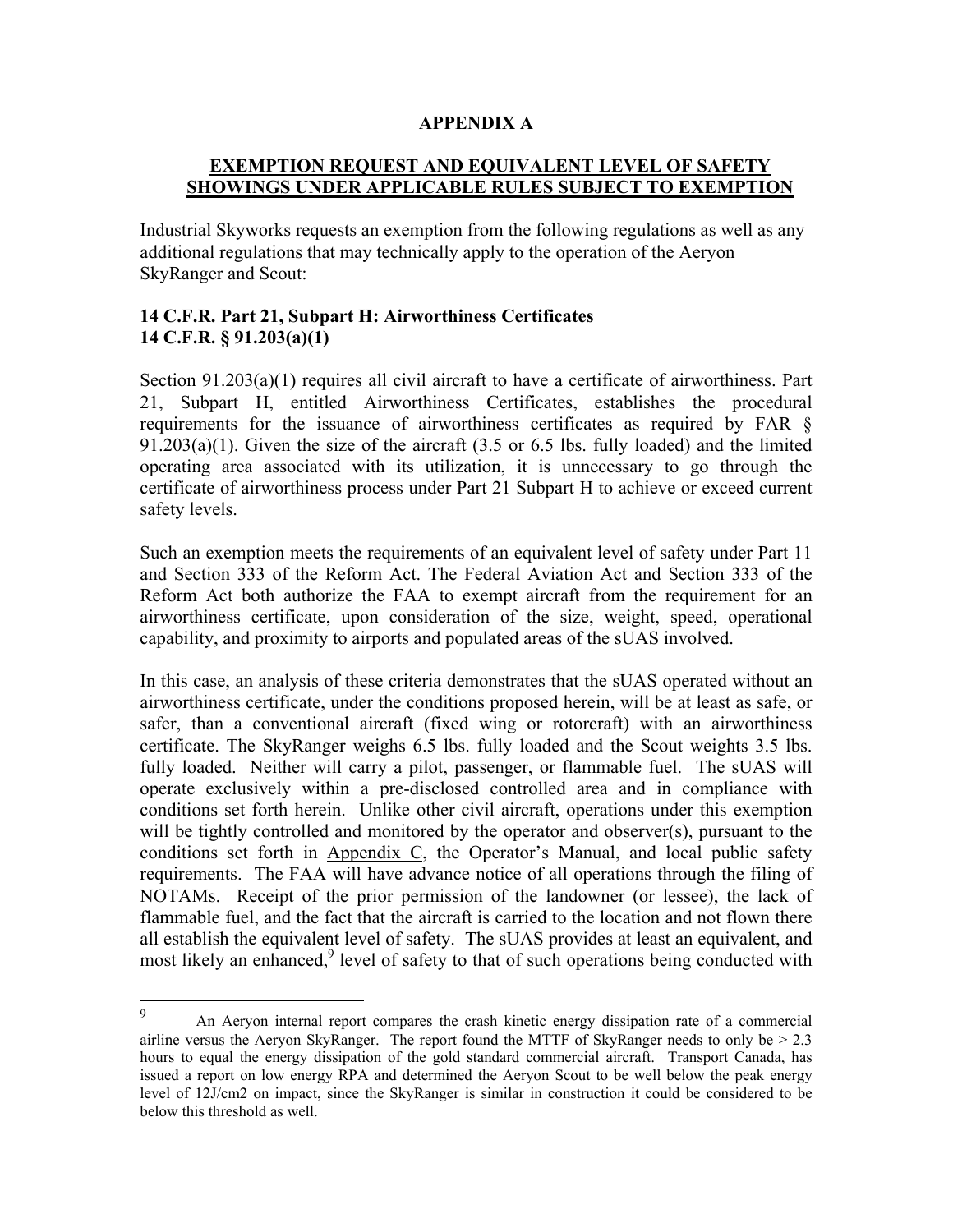conventional aircraft that would be orders-of-magnitude larger and would be carrying passengers, cargo, and flammable fuel. The automated safety features including redundant sensor systems, as described in Appendix B and throughout this document, highlight the design intentions towards safety and reliability of the sUAS.

# **14 C.F.R. § 91.113: Right-of-Way Rules**

Section 91.113 requires that vigilance be maintained by each person operating an aircraft so as to see and avoid other aircraft. Unlike conventional aircraft, the sUAS pilot is not on board the aircraft to see and avoid other aircraft, operating the sUAS remotely from the ground.

Industrial Skyworks' proposed operating conditions will achieve an equivalent or enhanced level of safety. All operations will involve the use of two personnel – one certificated commercial pilot and one trained visual observer, monitoring the immediate airspace of the sUAS operation for potential obstruction hazards and other intrusions. The sUAS operations will also be limited to designated illuminated areas below 400 feet AGL, in Class G airspace, within a virtual fence. Industrial Skyworks will notify the FAA and other pilots of the sUAS operations by NOTAM.

## **14 C.F.R. § 91.119(c): Minimum Safe Altitudes**

FAR Section 91.119 establishes safe altitudes for operation of civil aircraft. Specifically, Section 91.119(c) limits aircraft flying over areas other than congested areas to an altitude of 500 feet above the surface, except over open water or sparsely populated areas. In those cases, the aircraft may not be operated closer than 500 feet to any person, vessel, vehicle, or structure.

As set forth herein, the sUAS will never operate at higher than 400 feet AGL. Because aerial inspection work must be accomplished at relatively low altitudes and at altitudes less than 500 feet AGL, an exemption from Section 91.119(c) is needed.

The equivalent or enhanced level of safety will be achieved given the size, weight, speed, and material with which the sUAS are built. Also, no flight will be taken without the permission of the landowner or those who control the land. Because of the advance notice to the landowner (or lessee), all affected individuals will be aware of the flights. Compared to aerial inspection operations conducted with aircraft or rotorcraft weighing far more than 6 lbs. and carrying flammable fuel, any risk associated with these operations will be far less than those currently allowed with conventional aircraft operating at or below 500 feet AGL. Indeed, the low-altitude operations of the sUAS will maintain separation between these sUAS operations and the operations of conventional aircraft that must comply with Section 91.119.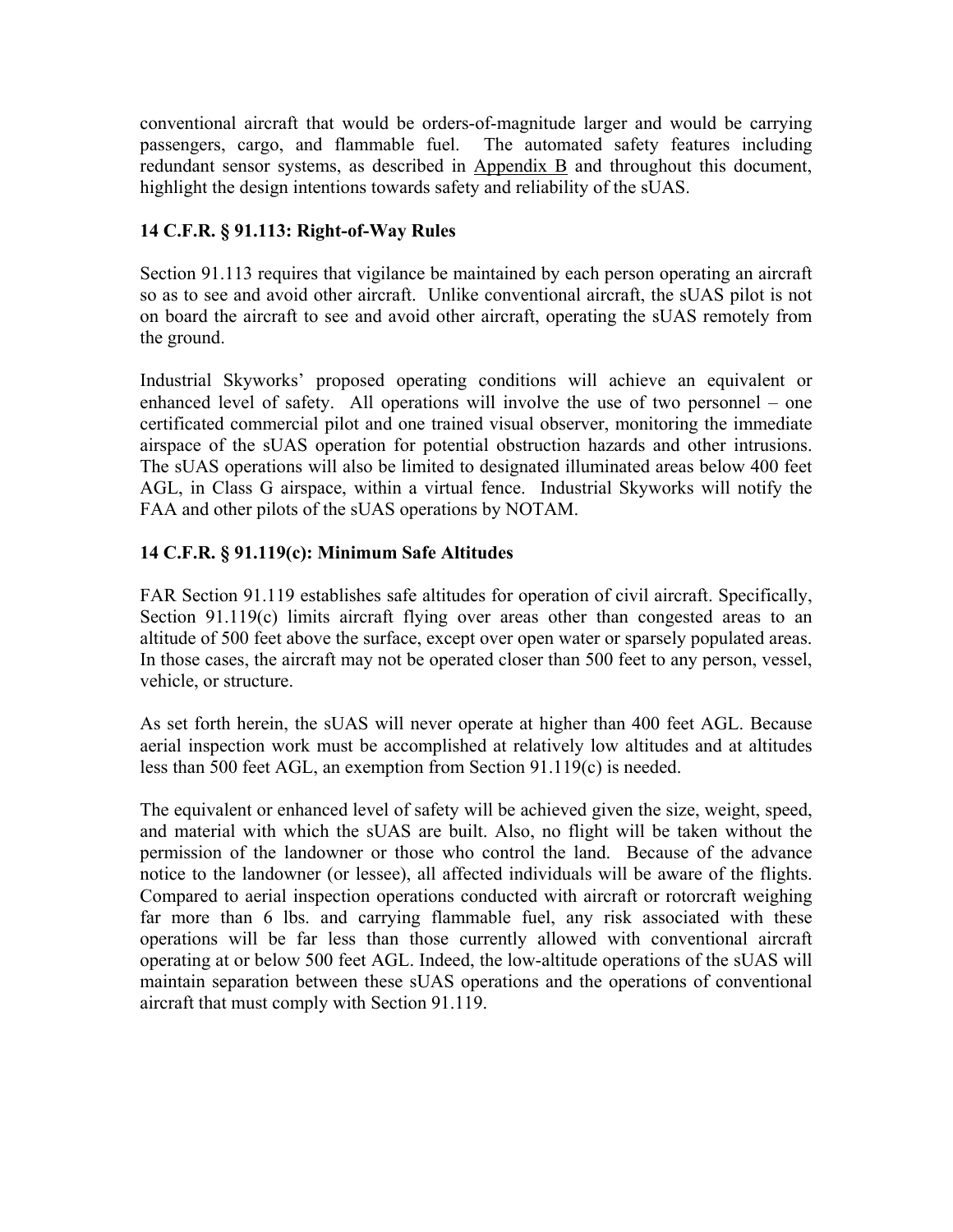## **14 C.F.R. § 91.151: Fuel Requirements for Flight in VFR Conditions**

This regulation prohibits an individual from beginning "a flight in an airplane under VFR conditions unless (considering wind and forecast weather conditions) there is enough fuel to fly to the first point of intended landing and, assuming normal cruising speed  $- (1)$ During the day, to fly after that for at least 30 minutes; or (2) At night, to fly after that for at least 45 minutes."

The SkyRanger batteries provide approximately 50 minutes of powered flight. Without an exemption from 14 C.F.R. § 91.151, the sUAS's flights would be limited to approximately 20 minutes in length. Given the limitations on its proposed operations, a longer time frame for flight in VFR conditions is reasonable.

The Scout batteries provide approximately 25 minutes of powered flight. Without an exemption from 14 C.F.R. § 91.151, the sUAS would be prohibited from flying. Given the limitations on its proposed operations, flight in VFR conditions is reasonable.

Skyworks believes that an exemption from 14 C.F.R. § 91.151(a) is safe and within the scope of a prior exemption. *See* Exemption 10673 (allowing Lockheed Martin Corporation to operate without compliance with 91.151(a)). Operating the sUAS, without 30 minutes of reserve fuel does not engender the type of risks that Section 91.151(a) was meant to prevent given the size and speed at which the sUAS operates. The fact that the sUAS carry no pilot, passenger, or cargo also enhances its safety. Additionally, limiting SkyRanger flights to 20 minutes would greatly reduce their utility. In the unlikely event that the sUAS should run out of battery power, they would simply follow the preprogrammed command to land at a designated location. Given its weight and construction material, the risks are less than contemplated by the current regulation.

For the SkyRanger, Skyworks believes that an equivalent or enhanced level of safety can be achieved by maintaining 10 minutes of reserve power which, allowing 40 minutes of flight time, would be more than adequate to return the sUAS to its planned landing zone from anywhere in its limited operating area.

For the Scout, Skyworks believes that an equivalent or enhanced level of safety can be achieved by maintaining 10 minutes of reserve power, which allowing 15 minutes of flight time, would be more than adequate to return the sUAS to its planned landing zone from anywhere in its limited operating area.

The FAA has granted similar exemptions to others, including Exemptions 2689F, 5745, 10673 and 10808.

## **14 C.F.R. § 91.203: Aircraft Position Lights**

FAR Section 91.203 requires that during the period from sunset to sunrise, no person may operate an aircraft unless it has lighted position lights. Due to the design of the sUAS with a camera on a gimbal, there is no consistent forward or aft position of the aircraft by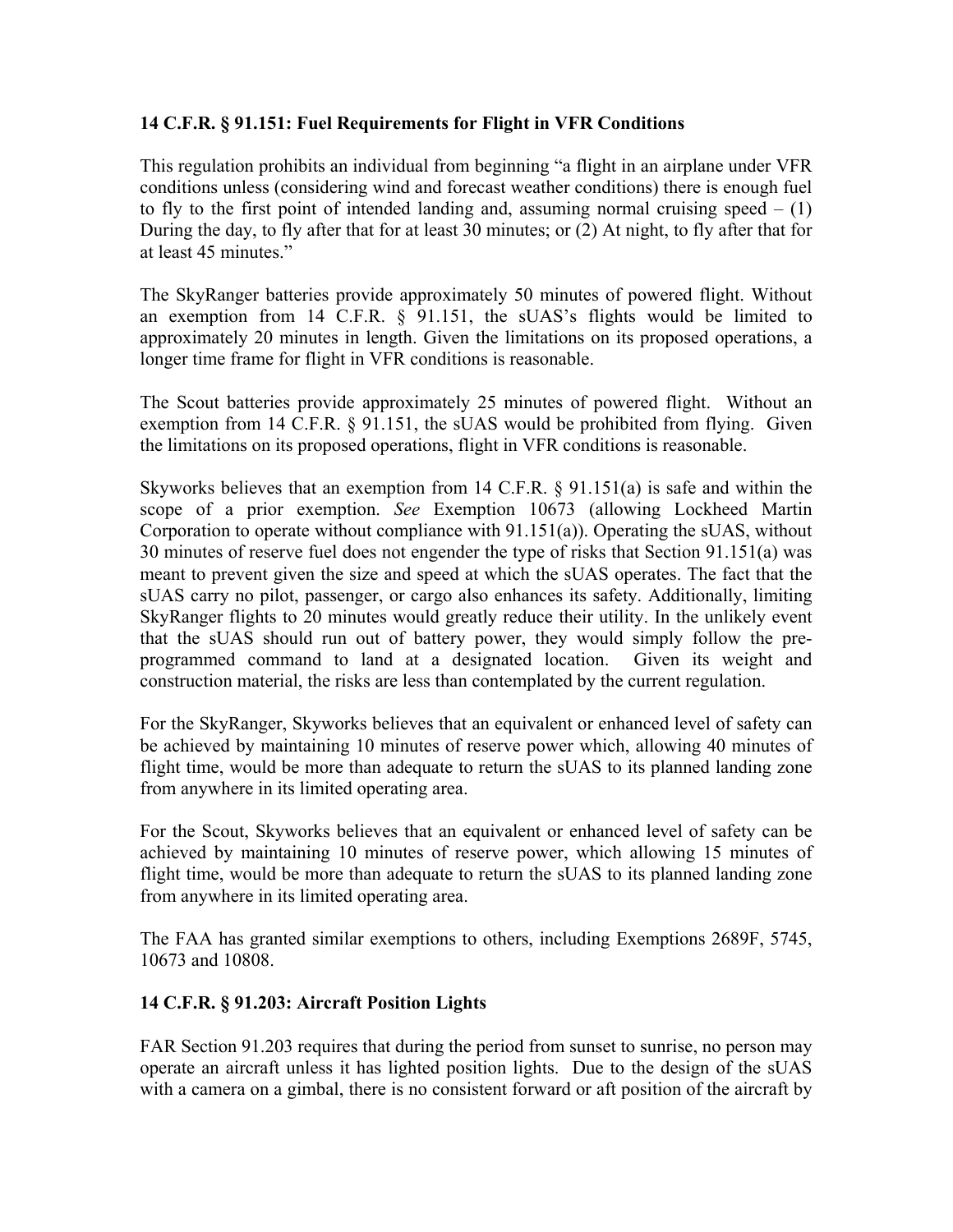which to install red and green position lights. The SkyRanger has red LED lights installed on each rotor arm providing visibility of the aircraft from all sides up to distances of 2,500 feet. With the current light configuration, illuminated and limited operating area with monitored and controlled access, NOTAM notice to the FAA and other operators, and visual observers monitoring the airspace and operating area, Skyworks respectfully submits that the lack of position lights does not compromise safety of operations or the safety to other airspace users.

## **14 C.F.R. §§ 91.405(a) and (b), 407(a)(1), 409(a)(2), and 417(a): Maintenance Inspections**

FAR Section 91.405(a) requires that an aircraft operator or owner "shall have that aircraft inspected as prescribed in subpart E of this part and shall between required inspections, except as provided in paragraph (c) of this section, have discrepancies repaired as prescribed in part 43 of this chapter . . . ." Subsection (b) of 91.405 requires that maintenance personnel make appropriate entries in the aircraft maintenance records indicating the aircraft has been approved for return to service. Section 91.407 similarly makes reference to requirements in Part 43. Section 91.409(a)(2) requires an annual inspection for the issuance of an air worthiness certificate. Section 91.417(a) requires the owner or operator to keep records showing certain maintenance work that has been accomplished by certificated mechanics, under Part 43, or licensed pilots and records of approval of the aircraft for return to service.

The sUAS are nearly maintenance free, it performs automatic pre-flight checks and the failure of any check will prevent take-off. Checks which cannot be done by the system will be performed by a qualified person prior to each flight and at predefined intervals as part of the maintenance schedule.

The pre-flight checklist includes:

- 1. Visual inspection of the airframe;
- 2. Visual inspections of rotor integrity;
- 3. Visual inspection of the lighting; and
- 4. Check charge of all batteries (aerial vehicle, command station, radio repeater station).

In addition, as set forth in Industrial Skyworks' operating manual, scheduled inspections will require more in-depth inspection and maintenance tasks. Industrial Skyworks will incorporate any Aeryon or FAA required high-time component maintenance and replacement requirements into its operating manual.

An equivalent level of safety will be achieved because the sUAS is small in size, will carry no external payload, will operate only in restricted predetermined areas and is not a complex mechanical device. The operator will confirm that the sUAS is in working order prior to initiating flight, perform required maintenance, and keep a log of any maintenance that is performed. Moreover, the operator is the person most familiar with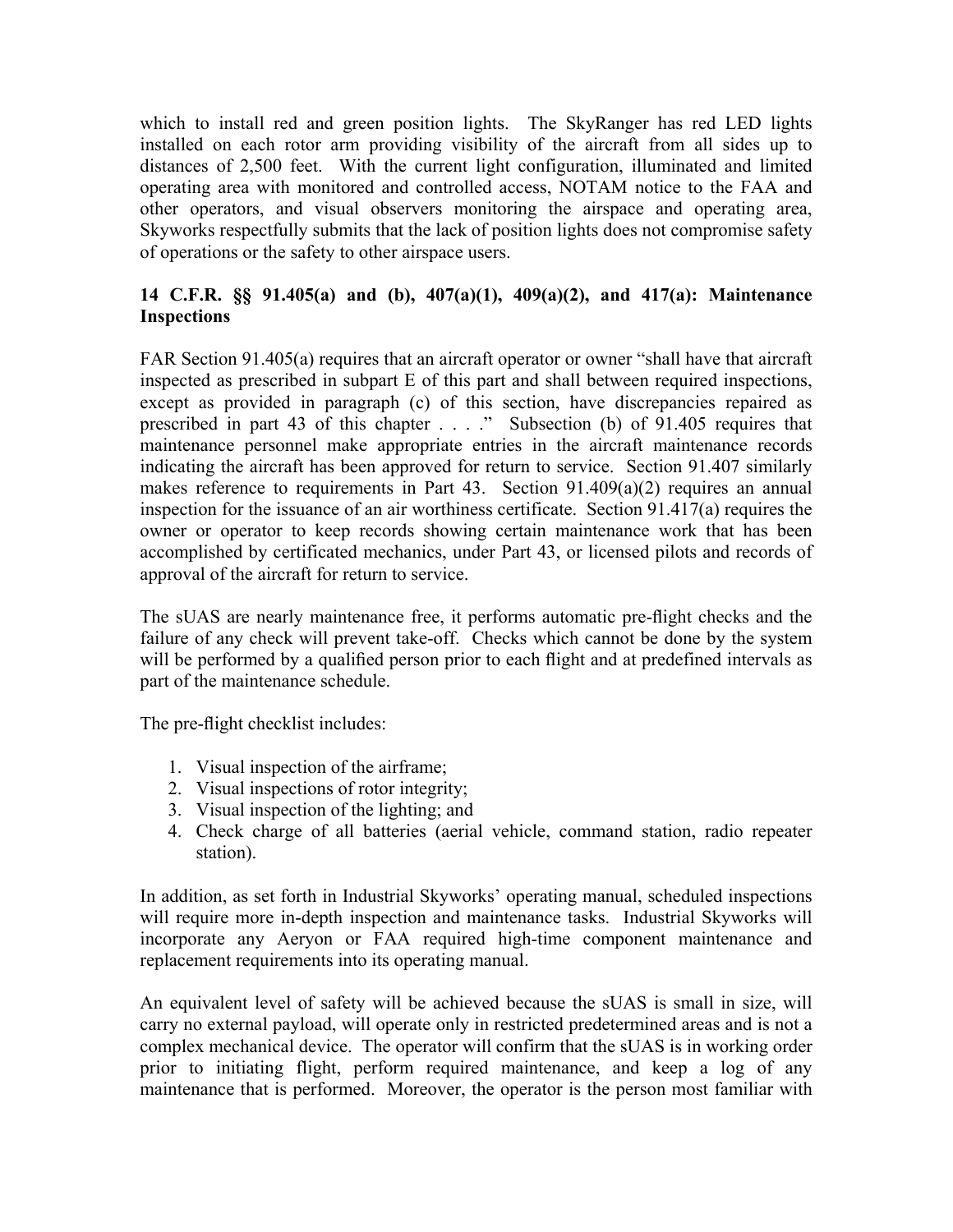the aircraft and is best suited to maintain the aircraft in an airworthy condition and to provide an equivalent level of safety. Last, the operator's manual will have instructions to develop and document maintenance, overhaul, replacement, and inspection requirements in the absence of Aeryon requirements, and procedures to document and maintain maintenance records for the sUAS.

The sUAS maintenance guidelines provide an equivalent level of safety to the maintenance requirements in Part 91. In addition, any component failure detectable by the system will be reported to the control station and will cause the sUAS to perform a Fatal Condition Response (FCR) or Non-Fatal Condition Response (NFCR), depending on the type of failure. The sUAS will not be returned to flight until required maintenance and a test flight have been performed.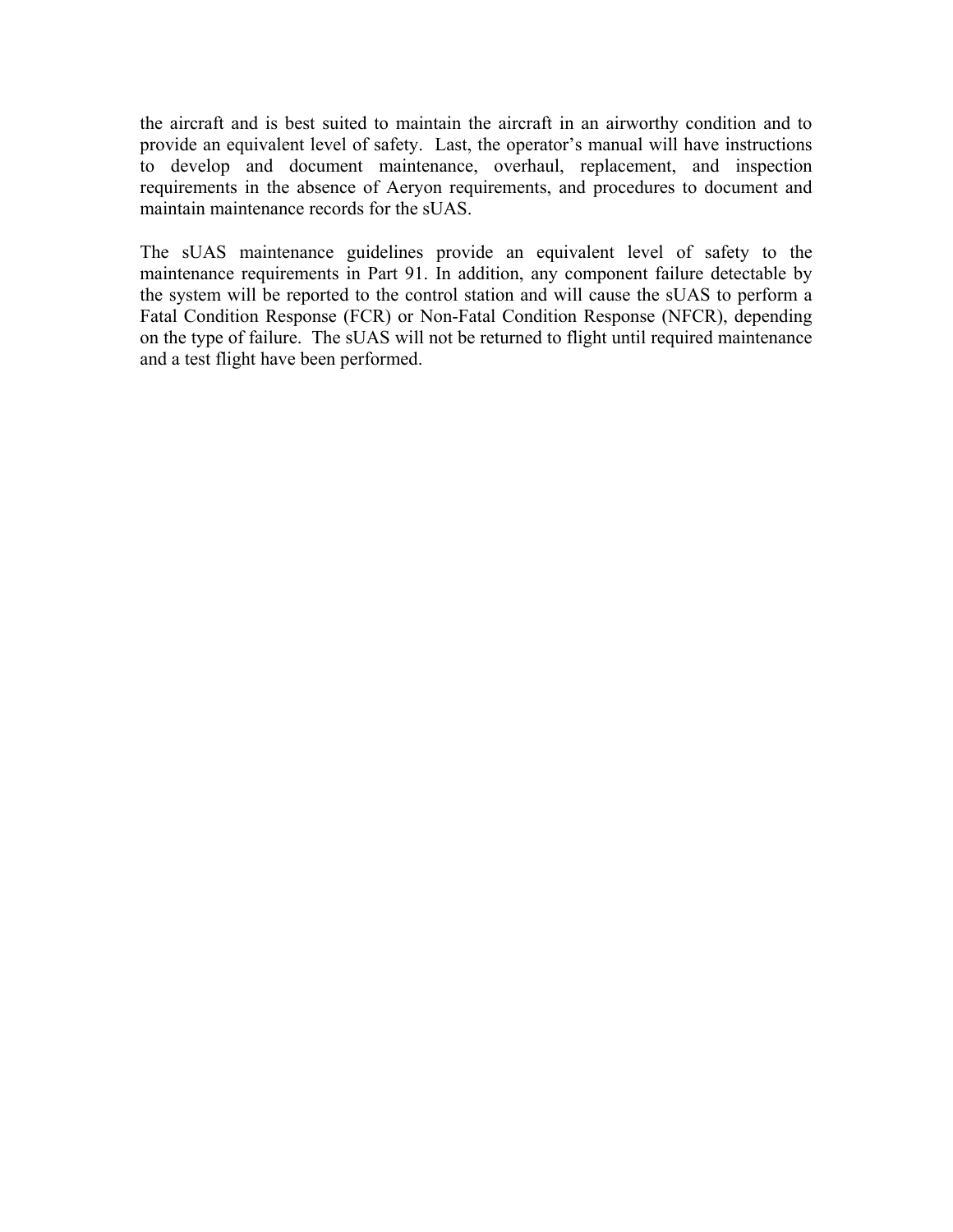#### **APPENDIX B**

#### **SMALL UNMANNED AERIAL SYSTEM DESCRIPTION**

**Skyworks Corporate Overview**: Industrial Skyworks (USA), Inc. is a Delaware corporation and is a wholly-owned subsidiary of 8681384 Canada Inc. d/b/a Industrial Skyworks, which has its head office in Toronto, Ontario, Canada, and which has operated as a provider of sUAS-based inspection support services in every region of Canada since 2013. If not owned by Skywork's U.S. citizen customers, the sUAS will be held in a Non-Citizen Trust on behalf of Skyworks for N-registration.

Aeryon systems have been approved by the FAA for research COAs and have demonstrated a safety track record. The Aeryon sUAS platforms were the first to officially fly at one of the FAA's UAS Test Sites (UAF Alaska). Many entities from military, to education to police and even commercial operations have been given approval to fly in US, Canada, UK, Australia, Japan, and other airspaces. The Aeryon SkyRanger has also been approved for commercial operations by VDOS Global, LLC.

Aeryon unmanned systems have been used to fight terrorism in Iraq, Afghanistan and Nigeria, monitor hostile borders between Saudi Arabia and Yemen, ensure the safety of world leaders at the G50 Nuclear Summit in Seoul, escort a fuel tanker and ice breaker into a remote Alaskan community, monitor wildlife on the Aleutian Islands, map remote communities in South America, keep our highways clear and safe; and provide volumetric analysis for open pit mines.

**sUAS Operating Overview**: The SkyRanger sUAS can carry payloads up to 600 grams (1.3 pounds). The SkyRanger flies with a maximum wind threshold of 40 M.P.H. for sustained winds and wind gusts up to 55 M.P.H. The SkyRanger has a standard operational range of 3 km (1.6 NM) and up to 5 km (2.7 NM).

The Scout sUAS can carry payloads up to 250 grams (0.5 pounds). The Scout flies with a maximum wind threshold of 30 mph for sustained winds and wind gusts up to 50 mph. The Scout has a standard operational range of 2.5 km (1.35 NM) and up to 5 km (2.7 NM).

The sUAS automatically compensate for wind rather than relying on the operator's 'sense of feel' for what the impact of the wind is at the altitude at which the system is flying. The result is a system capable of gathering high quality aerial data at high wind thresholds, imperative for many aerial inspection operations.

All flight operations are GPS controlled making the system extremely easy to navigate. At any point if the operator is not explicitly commanding the system to move, the system automatically holds its GPS position (i.e. GPS hold for reliable location hover). Camera positioning is also GPS controlled allowing for the most sophisticated camera targeting available. The flight control system employs not only GPS positioning but a variety of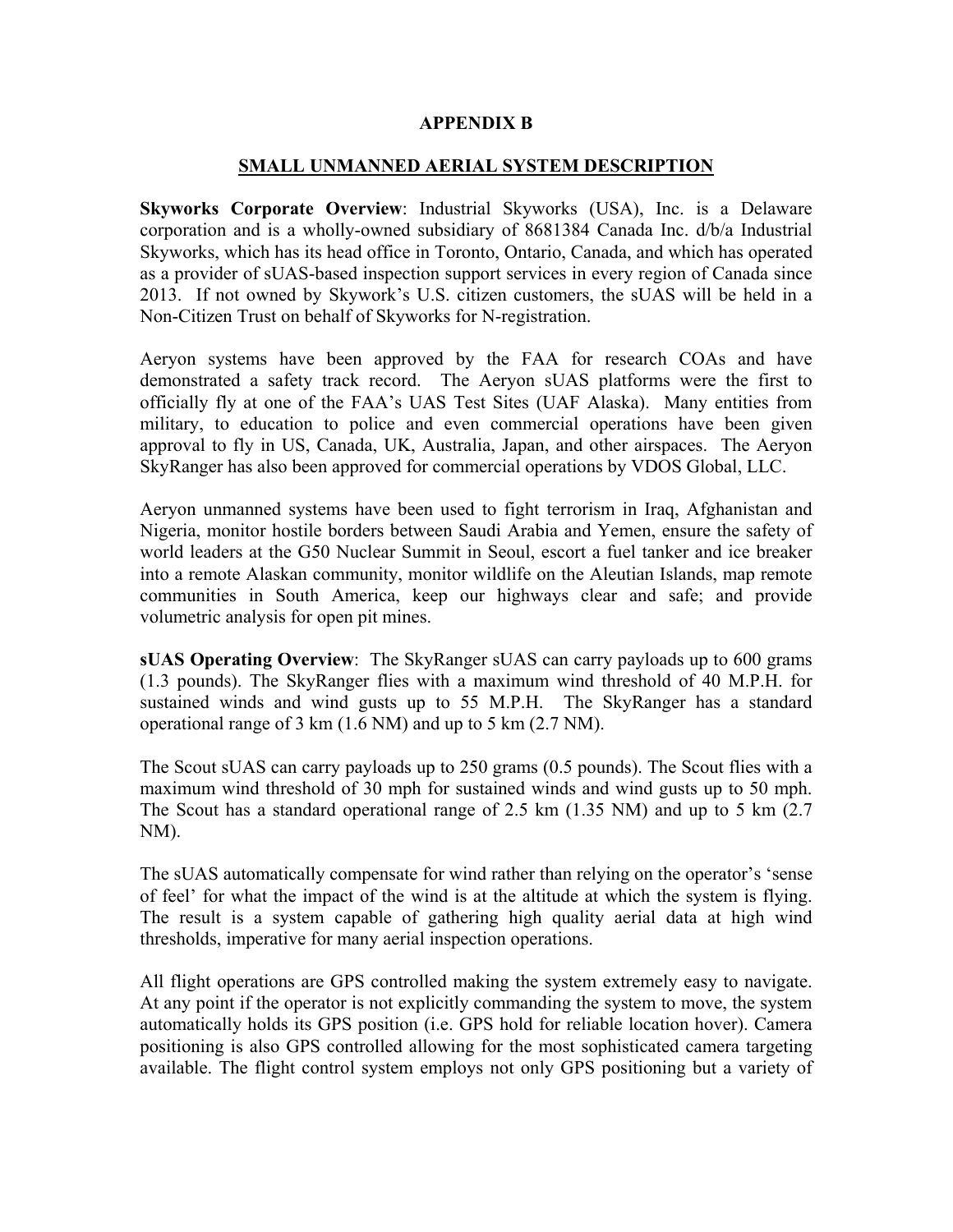sensors including sonar, barometric pressure, temperature, wind speed, and others to provide the most stability of any system in its class, regardless of the wind.

The sUAS can be operated in both semi and fully autonomous flight modes. Creating pre-planned flight paths to fly in autonomous mode is as simple as clicking on the map to create a pre-planned flight path. In semi-autonomous mode, the operator clicks on the map and the sUAS automatically flies to the corresponding point in space. Pre-mission waypoints, landing zone points, and flight area dimensions can all be entered during preflight, ensuring the sUAS operates only within specified parameters.

The sUAS includes many advanced safety features that makes the sUAS the safest choice for both urban and non-urban environments. Built-in intelligent fault handling allows the sUAS to detect a system fault while in the air, and to automatically fly back to its take-off location and land. Faults that can be detected include: loss of communication; pre-set wind thresholds exceeded; and low battery levels. In addition, the operator can create no fly zones or maximum flight ranges and altitudes so the system cannot enter areas deemed unsafe or unnecessary to fly over. And, before every take-off, automated flight checks confirm the system is flight ready before it takes off.

The sUAS can be operated entirely by a touch-screen, map based interface. This means that the operator needs only to command the system where to go, and the system does all the flying for the operator. Maps can be saved and flight plans can be made or recalled with no internet connection required.

**Operating Manual** – Operating manuals are available upon request.

**Power** – Lithium polymer batteries are self-contained, high duration systems with "SMART" intelligence on-board. This includes cycle charge times, locations, GPS antenna, chemical management, and real-time data feeds to provide maximum flight duration and sub-system safety processes. Charging is done in the included Aeryon Battery charger and can be charged via standard wall outlet, or via a vehicle.

**Takeoff and Landing style/type** – The sUAS have vertical lift autonomous launch and recovery. A Landing Zone ("LZ") is designated by the operators and identified in the GCS software. For launch procedures the aircraft will takeoff and hover 3 meters directly above the LZ and hold until further instruction is provided by the operator. The aircraft will automatically adjust for wind during this period.

**Propulsion System –** The sUAS are powered by 4 electric brushless DC motors. By their design, the motors do not spark or arc while being operated. The operating temperature of the motors and the battery is extremely low.

**Navigation System** – Specific maps can be downloaded to the display screen (such as air sectional and geographic maps) which are overlaid with GPS positional data. Waypoints can be created before and during flight operation creating specific locations and sequences for the aircraft.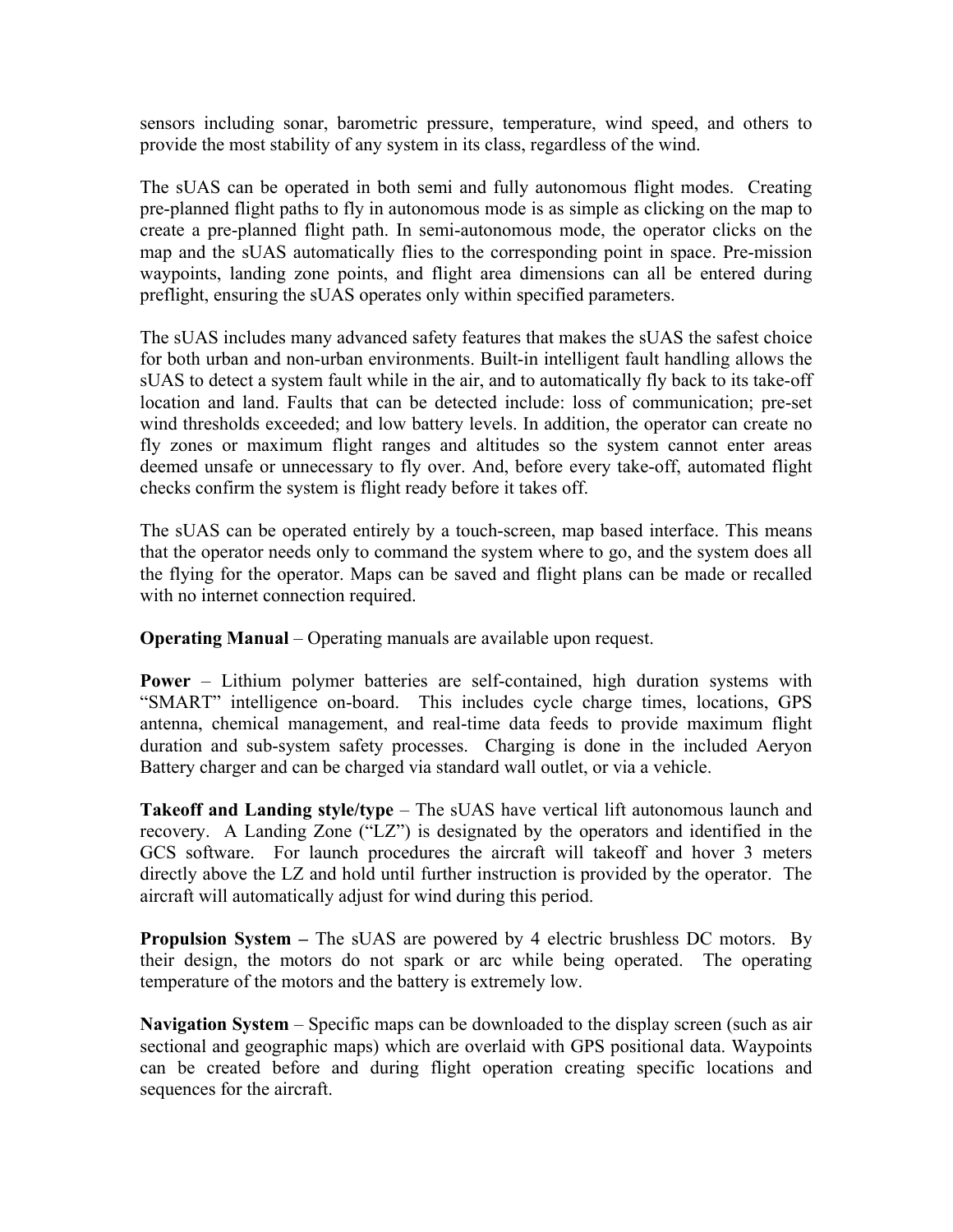**Defined "No Fly Zones" –** The navigation software allows for preplanning No Fly Zones which can allow the operator to maintain clearance from any "prohibited areas." The sUAS will operate with geo-fencing. This technology allows the operator to effectively put a GPS-based perimeter around the area of operations which will keep the aircraft in a designated "operational box" regardless of normal or emergency operations. The geo-fence is custom designed and can be adjusted based on each location of operation.

**Maintenance** – The sUAS are nearly maintenance free, performing automatic pre-flight checks and preventing take-off upon the failure of any check. Checks which cannot be done by the system will be performed by a qualified person prior to each flight.

Pre-flight checklist includes:

- Visual inspection of the airframe;
- Visual inspections of rotor integrity;
- Visual inspections of lights for nighttime operations;
- Check charge of all batteries (aerial vehicle, command station, radio repeater station).

**Reliability** – The sUAS are designed for maximum reliability and to maintain performance over the sUAS's life. The only components that experience routine wear are rotors, batteries, motors, and legs. Battery and motor conditions are monitored by the system with deviations reported to the operator.

Contact with other objects during flight may cause other components, particularly rotors, and motor arms, to become damaged. Damaged components are likely to be detected during the full visual inspection of the airframe performed before each flight. Structural damage affecting flight characteristics will be detected by on-board sensors.

The sUAS systems detect numerous conditions which may make flying unsafe, such as reduced GPS accuracy, magnetic anomalies, low battery charge, battery cell imbalances, and temperature fluctuations. Automatic pre-flight checks prevent the sUAS from taking off if such conditions are present. If such a condition is detected during flight, the system will trigger a Fatal Condition Response.

**Fault Tolerance** – The key feature of the sUAS fault tolerance is its mechanical simplicity. It uses four fixed pitched rotors, each mounted on a separate motor. No control surfaces or other actuators are required for the sUAS to fly. Any component failure detectable by the system will be reported to the control station and will cause the sUAS to perform a Fatal Condition Response (FCR) or Non-Fatal Condition Response (NFCR), depending on the type of failure.

**Command and Control Systems** - The sUAS Ground Control Station (GCS) allows the operator simultaneous control over aircraft and payloads. The touch screen control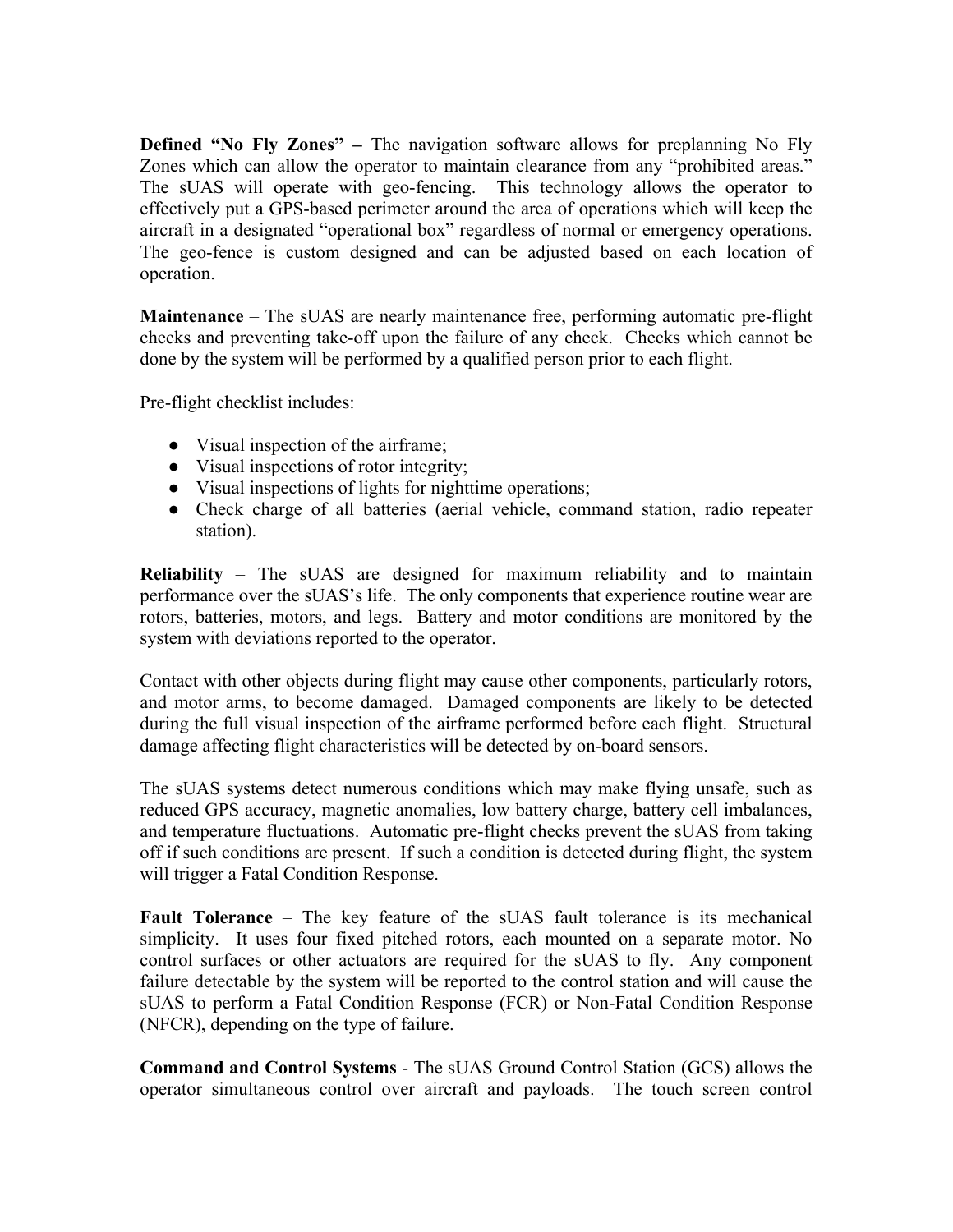allows for quick navigation and data entry while the display screen provides all essential flight data to the operator. Telemetry data is transmitted to the command station at least once per second.

*Displayed on GCS*:

- Navigation Route
- Tail Number
- Position
- Altitude
- Heading
- North Seeking Arrow
- Range to Target
- Calculated target position
- Battery voltage and time remaining
- GPS signal strength
- Radio link strength
- Aircraft status to include error messages or failures
- Date/time
- Sensor heading and orientation relative to sUAS

**On-board Flight Instruments** – The sUAS are equipped with an Inertial Navigation System (3-axis gyroscope, 3-axis magnetometer, GPS receiver, and static pressure sensor) and a sonar sensor for precision AGL altitude measurement.

**On–board Computer Systems** – The sUAS are equipped with on-board computer systems to monitor (sensors, battery, etc.), control (speeds, altitude, position, etc.), and communicate (control, telemetry, etc.) with the sUAS operator.

**On-board Guidance and Navigation Equipment** – The sUAS can operate autonomously. It does not require any input from ground-based equipment, or from the pilot, to hover in place.

**Redundant Systems** – The sUAS combine the input from a multitude of sensors. Even though the data from all sensors is required for optimal system performance, a single sensor malfunction is likely to result in degraded performance rather than leading to a catastrophic failure.

## **Emergency Procedures and System Failures**

*Lost Communications* – The sUAS do not need constant signal from the GCS to continue flying. Communications outages are detected by the system and are reported to the PIC. During the communication outage, the sUAS will hover in place, climb to a pre-set safe altitude, and then fly to its takeoff location. If communication is still not established, the sUAS will descend slowly and make a landing at the point of takeoff. All of this is accomplished without input from the operator.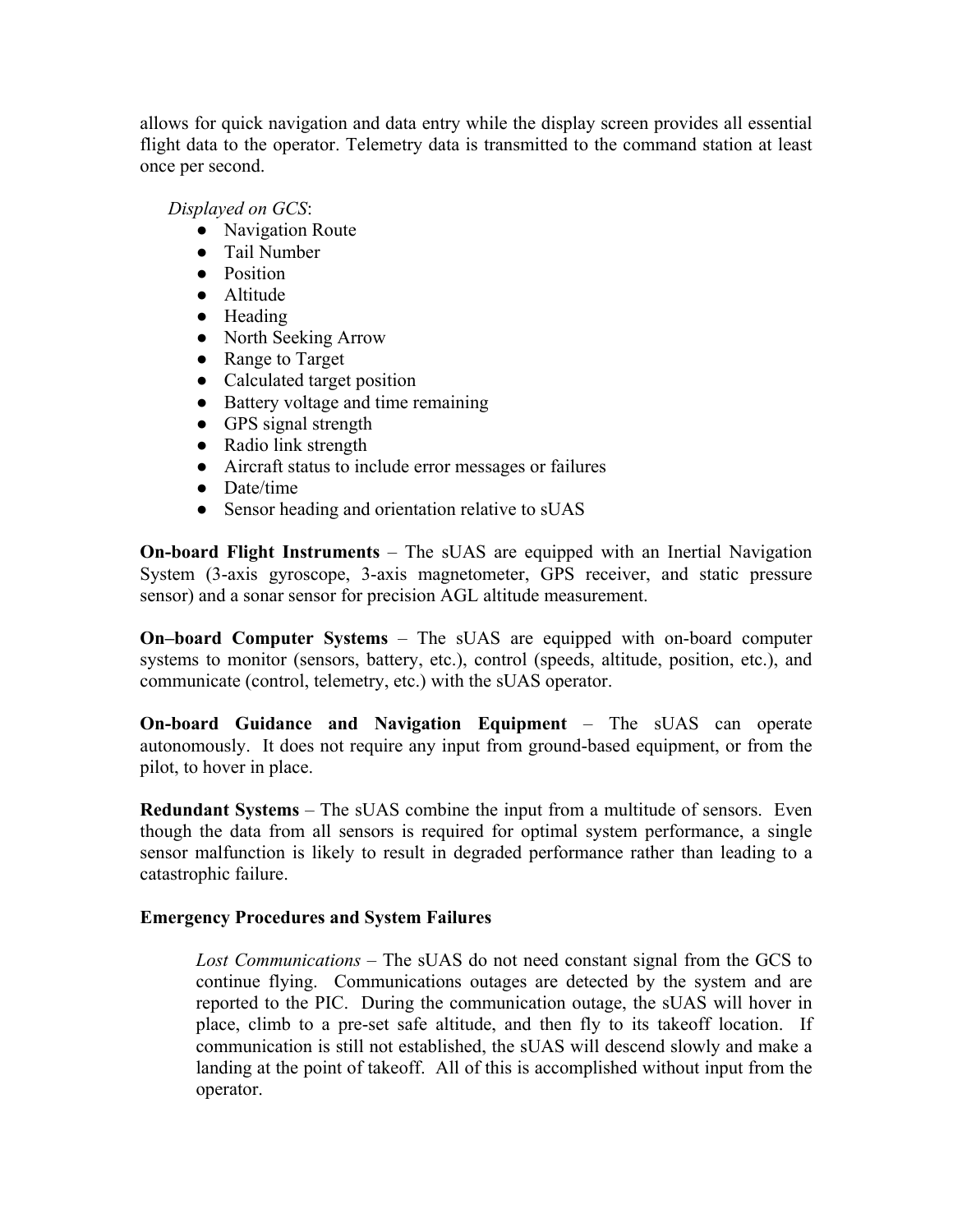If the sUAS receives interference or another overpowering signal, the system will simply go into its lost communication procedure – it will climb to a safe altitude, fly to its take-off point and land.

*Fly Away Protection* – To prevent a "fly away" or other potentially dangerous situations, the sUAS employ a system of fail-safes that will either return the aircraft to its home origin point or land the aircraft in the present position. In addition, a flight termination link is available to the operator at the GCS.

*Failure Handling* – The sUAS have extensive failure detection and handling capabilities. All failures are determined to be either "fatal" or "non-fatal". Failures classified as fatal result in a Fatal Condition Response (FCR); and failures classified as non-fatal result in a Non-Fatal Condition Response (NFCR).

*Sensor Failure* – Failure of on-board flight instruments or sensors will degrade the sUAS' performance and will result in either a FCR or a NFCR, depending on the severity of the failure. If the sUAS becomes unstable due to sensor failure, it will stop all four motors and free fall to avoid a fly away condition.

*Motor Failure* – The sUAS flight performance will degrade significantly if one or more motors fails.

*Airframe Failure* – If the airframe is damaged in a manner that impacts flight characteristics, the sUAS will behave as though an on-board flight instrument has failed.

*Navigation System Failure* – In a navigation system failure, degraded GPS will result in a FCR or a NFCR, depending on the nature of the failure.

*Power Failure* – A complete battery failure which results in power loss to the sUAS will result in degraded flight performance.

*Low Battery Condition* – The battery voltage and flight time remaining are displayed to the operator throughout the flight. When 3 minutes of flight time is remaining, a warning is given to the operator. If the operator does not bring the sUAS home, the system will return home (takeoff point at a safe transit altitude) on its own. The sUAS is equipped with an intelligent battery monitoring system that will allow it to leave its present position and fly home with reserve battery power to make a safe landing.

*Line-of-Sight Loss* – All flight operations will be conducted with the sUAS within visual sight of the operator. If the operator's view becomes obstructed and line-ofsight is lost, the operator may instruct the sUAS to hover in place until line-ofsight is re-established, return to the take-off position, or land at the current position.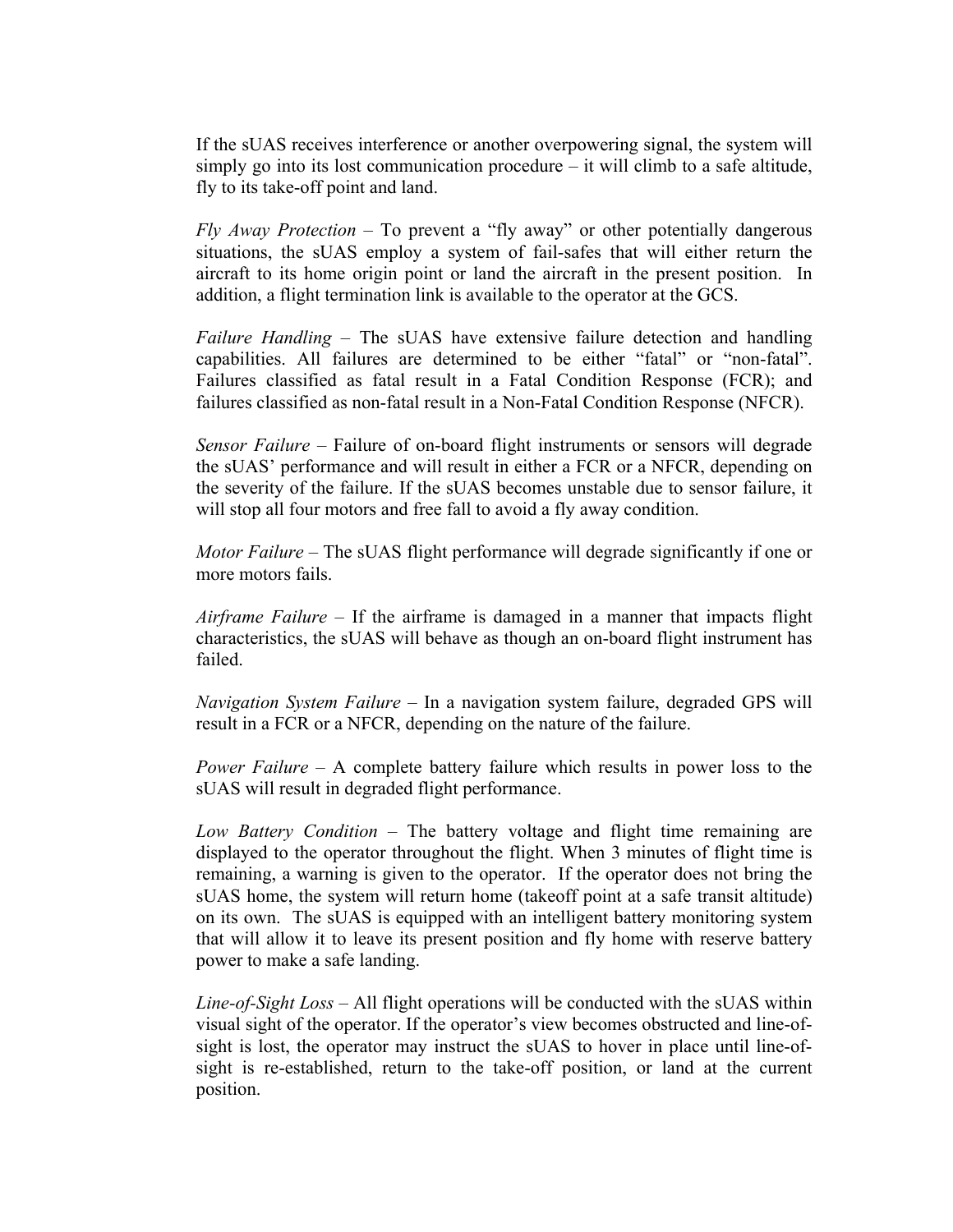*Weather Conditions Beyond Limits* – The sUAS itself assesses wind conditions, including gusts. Conditions exceeding the preset threshold result in a NFCR.

**Security --** The system and communication links are encrypted by the manufacturer's proprietary software. The communication system and protocol is designed in such a way that control of the sUAS cannot be taken over by accident. The video feed is also encrypted. Unauthorized persons attempting to receive the video see a scrambled picture.

### **Aeryon SkyRanger Characteristics**

*Measurements* – 40" diameter deployed, 20x10" folded

*Weight* (without payload) – 2.4kg (5.3 lbs)

#### **Performance Characteristics**

- Maximum Altitude  $-1,500$  ft.
- Maximum Endurance  $-50$  minutes
- Maximum Range 3 km
- Weather Minimums None
- Winds Maximum  $-40$  mph sustained, 55 mph gusts
- Minimum ceiling:  $500 \text{ ft}$
- Minimum visibility: 1 sm
- $\bullet$  Precipitation and icing conditions no visible moisture or icing conditions

**Frequency Allocations** – 900 MHz, 2.4 GHz, 5.8 GHz, and custom

**Lighting** – The SkyRanger is equipped with red LED lights at the end of each rotor arm, visible beyond 2,500 feet.

#### **Aeryon Scout Characteristics**

*Measurements* – 31.5 in. x 31.5 in. x 7.9 in.

*Weight* (without payload)  $-1.4$ kg (3 lbs)

#### **Performance Characteristics**

- Maximum Altitude  $-1.500$  ft.
- Maximum Endurance  $-25$  minutes
- Maximum Range 3 km
- Weather Minimums None
- Winds Maximum 30 MPH sustained, 50 mph gusts
- Minimum ceiling: 500 ft.
- Minimum visibility: 1 sm
- $\bullet$  Precipitation and icing conditions no visible moisture or icing conditions

**Frequency Allocations** – 900 MHz and 2.4 GHz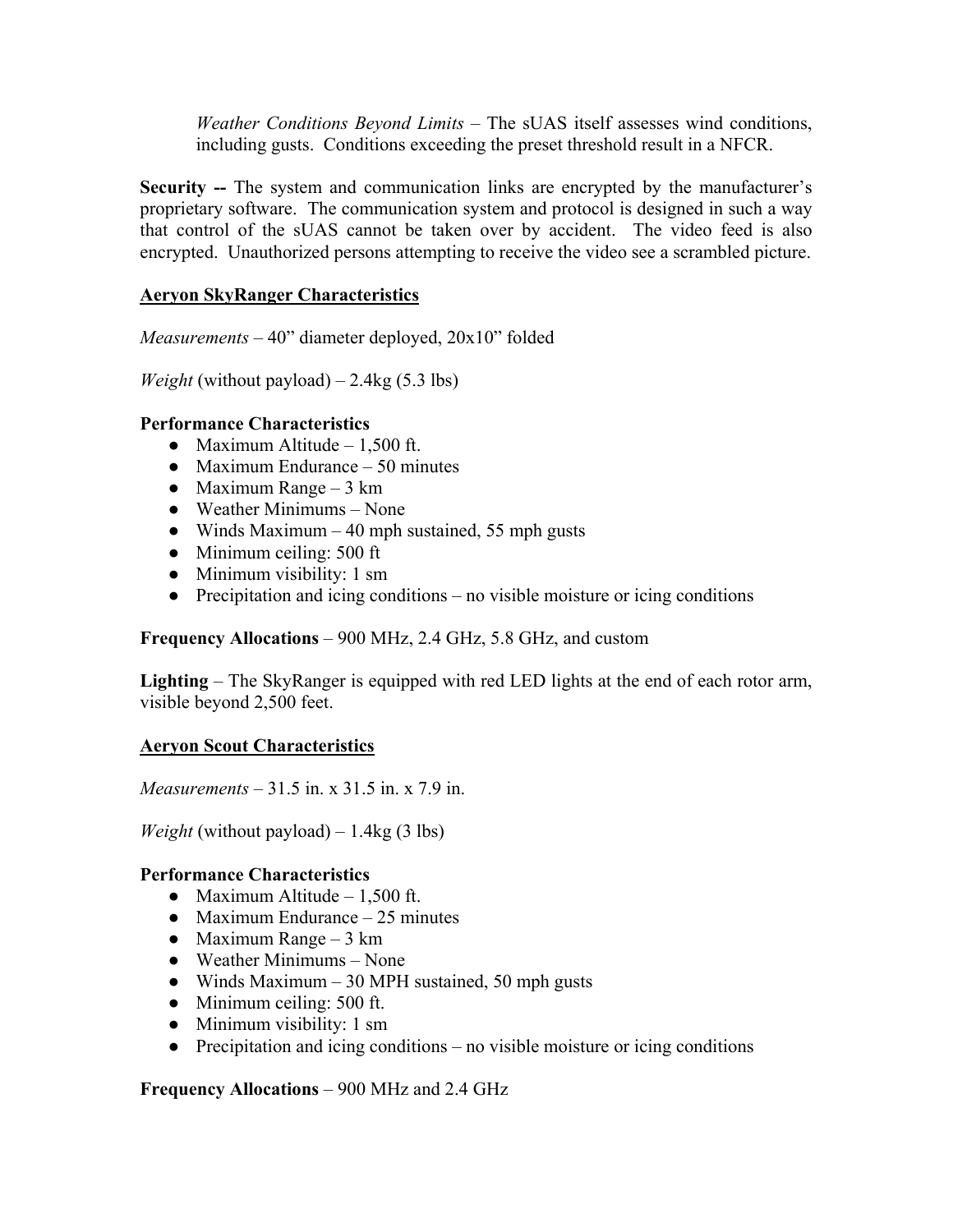#### **APPENDIX C**

### **SKYWORKS OPERATING LIMITATIONS**

- 1) Operations shall be limited to the following aircraft described in the operator's manuals, which are quad copters (4 blades, 4 rotors) weighing less than 6.5 pounds: Aeryon SkyRanger and the Aeryon Scout. Proposed operations of any other aircraft will require a new petition or a petition to amend this grant.
- 2) The sUAS shall not be flown at a ground speed exceeding 35 km/h.
- 3) Above Ground Level (AGL) altitude shall be restricted to 400 feet, as indicated by the procedures specified in the operator's manual. All altitudes reported to ATC shall be in feet AGL.
- 4) The sUAS shall be operated within Visual Line of Sight (VLOS) of the PIC and visual observer at all times. The PIC must use human vision unaided by any device other than corrective lenses, as specified on the PIC's FAA-issued medical certificate.
- 5) All operations must utilize a visual observer. The visual observer may be used to satisfy the VLOS requirement as long as the PIC maintains VLOS capability. The observer and PIC must be able to communicate verbally at all times. The PIC must be designated before the flight and cannot transfer his or her designation for the duration of the flight. The PIC must confirm that the visual observer can perform the functions prescribed in the operator's manual.
- 6) The additional requirements identified in the exemption grant shall be added to the operator's manual. The operator's manual must be maintained and made available to the Administrator upon request. If a discrepancy exists between the conditions and limitations in the granted exemptions and the operator's manual, the conditions and limitations in the granted exemptions shall take precedence and must be followed. Otherwise, the operator must follow the procedures outlined in the operator's manual.

The operator may update or revise its operator's manual. It is the operator's responsibility to track such revisions and present updated and revised documents to the Administrator upon the request. The operator must also present updated and revised documents if it petitions for an extension or amendment of the granted exemptions. If the operator determines that nay update or revision would affect the basis upon which the FAA granted the exemptions, then the operator must petition for amendment to its exemptions. The FAA's UAS Integration Office (AFS-80) may be contacted if questions arise regarding updates or revisions to the operator's manual.

7) Prior to each flight the PIC must inspect the sUAS to confirm that it is in a condition for safe flight. The PIC shall not operate the aircraft if the inspection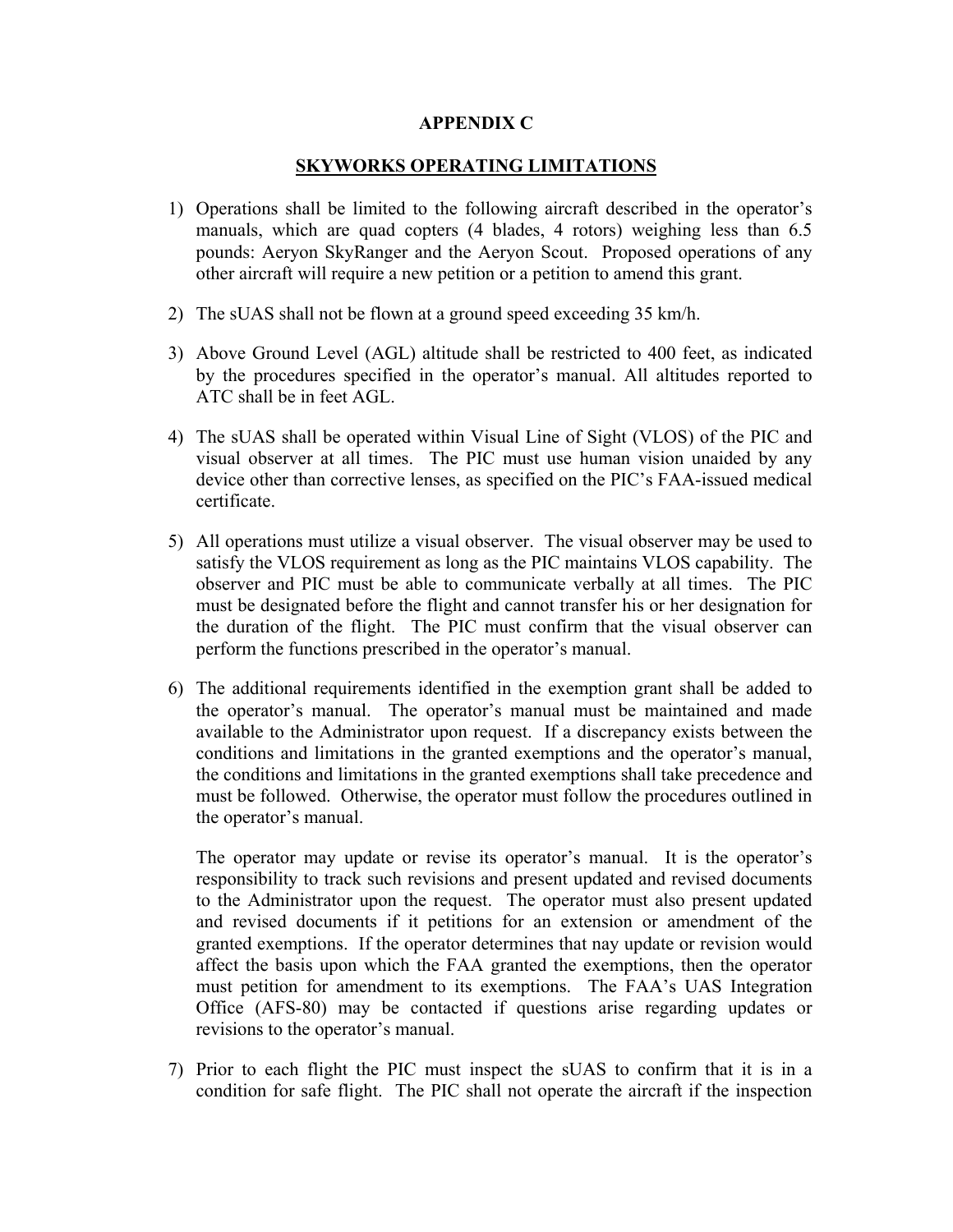reveals a condition that affects the safe operation of the sUAS until the necessary maintenance has been performed and the sUAS is found to be in a condition for safe flight. The Ground Control Station shall be included in the preflight inspection. All maintenance and alternations must be properly documented in the aircraft records;

- 8) Any sUAS that has undergone maintenance or alterations that affect the sUAS operation or flight characteristics (e.g., replacement of a flight critical component) must undergo a functional test flight in accordance with the operator's manual. The PIC who conducts the functional test flight must make an entry in the sUAS aircraft records of the flight. The requirements and procedures for a functional test flight and aircraft record entry shall be included in the operator's manual.
- 9) Skyworks must follow the manufacturer's UAS aircraft/component maintenance, overhaul, replacement, inspection, and life limit requirements, with particular attention to flight critical components that may not be addressed in the manufacturer's manuals.
- 10) Skyworks shall carry out their maintenance, inspections, and record keeping requirements, in accordance with the operator's manual. Maintenance, inspection, and alterations must be noted in the aircraft logbook, including total flight hours, description of work accomplished, and the signature of the authorized sUAS technician returning the sUAS to service.
- 11)sUAS technicians must receive and document training referenced in the operator's manual.
- 12)sUAS maintenance personnel must make a record entry in the sUAS logbook or equivalent document of the corrective action taken against discrepancies discovered between inspections.
- 13) The PIC must possess at least a commercial pilot certificate and at least a current second-class medical certificate. The PIC must also meet the flight review requirements specified in 14 C.F.R. § 61.56 in an aircraft in which the PIC is rated on his or her pilot certificate.
- 14) Prior to the operation, the PIC must have accumulated and logged, in a manner consistent with 14 C.F.R. § 61.51(b), a minimum of 200 flight cycles and 25 hours of total time as a UAS rotorcraft operator and at least ten hours logged as a UAS operator with a similar UAS type (single blade or multirotor).<sup>10</sup>

 $\overline{a}$ 

 $10$  Prior documented flight experience that was obtained in compliance with applicable regulations may satisfy this requirement. Training, proficiency, and experience-building flights can also be conducted under this grant of exemption to accomplish the required flight cycles and flight time. During training, proficiency, and experience building flights, all personnel not essential are considered nonparticipants, and the operator must operate the sUAS with appropriate distance from nonparticipants in accordance with 14 C.F.R. § 91.119.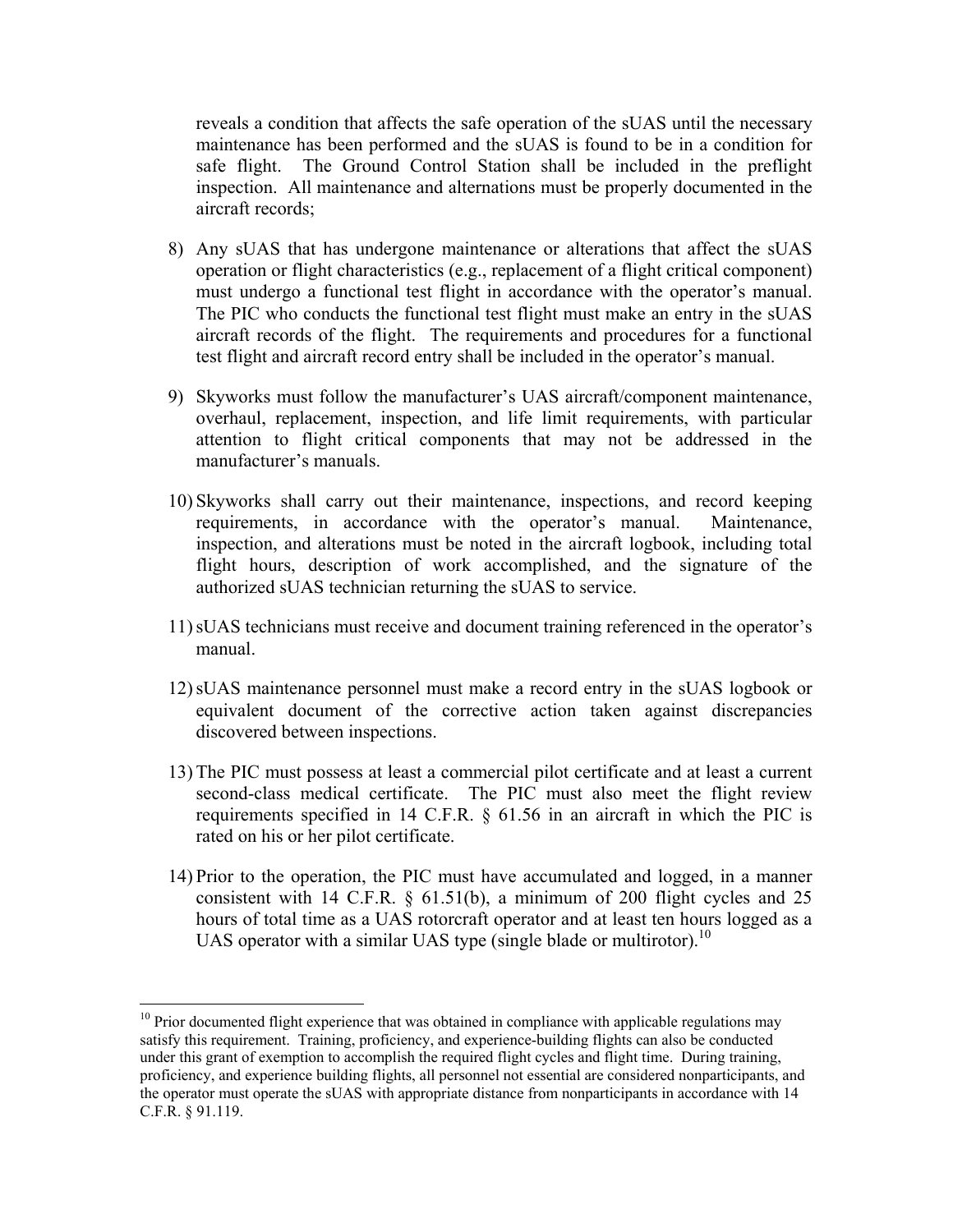- 15) Prior to the operation, the PIC must have accumulated and logged a minimum of 1 hour as sUAS pilot operating the sUAS and three take-offs and three landings within the preceding 90 days. $11^{\circ}$
- 16) Prior to operations, a flight demonstration as set forth in the operator's manual, administered by a Skyworks-approved and qualified-pilot must be successfully completed and documented. This documentation must be available for review upon request by the Administrator. The flight demonstration shall be conducted in accordance with the operator's manual.
- 17) The sUAS shall not be operated directly over any person, except authorized and consenting individuals, below an altitude that is hazardous to persons or property on the surface in the event of a sUAS failure or emergency.
- 18) Operating of the sUAS may be conducted at distances less than 500 feet from participating persons, vessels, vehicles or structures that perform an essential function in connection with these special purpose operations. Operations closer than 500 feet from the PIC, visual observer, operator trainees, and essential persons, are permitted when operationally necessary; but never so close as to present an undue hazard, per § 91.119(a).
- 19) Operations of the sUAS may be conducted at distances less than 500 feet from vessels, vehicles or structures so long as the owner/controller grants such permission and the operation closer to these objects presents no safety hazard to nonparticipating persons or property.
- 20) Operation of the sUAS must be conducted at least 500 feet from all nonparticipating persons, vessels, vehicles, and structures.
- 21) If the sUAS loses communications or loses its GPS signal, the sUAS must return to a pre-determined location within the security perimeter and land or be recovered in accordance with the operator's manual.
- 22) The sUAS must abort the flight in the event of unpredicted obstacles or emergencies in accordance with the operator's manual.
- 23) The PIC is prohibited from beginning a sUAS flight unless (considering wind and forecast weather conditions) there is enough power to fly to the intended point of landing and, assuming normal cruising speed, to fly after that for at least 10 minutes.

 $\overline{a}$ 

<sup>&</sup>lt;sup>11</sup> Training, proficiency, experience-building, and take-off and landing currency flights can be conducted under this grant of exemption to accomplish the required flight time and 90 day currency. During training, proficiency, experience building, and take-off and landing currency flights all persons not essential for flight operations are considered nonparticipants and the operator must operate the sUAS with appropriate distance from nonparticipants in accordance with 91 C.F.R. § 91.119.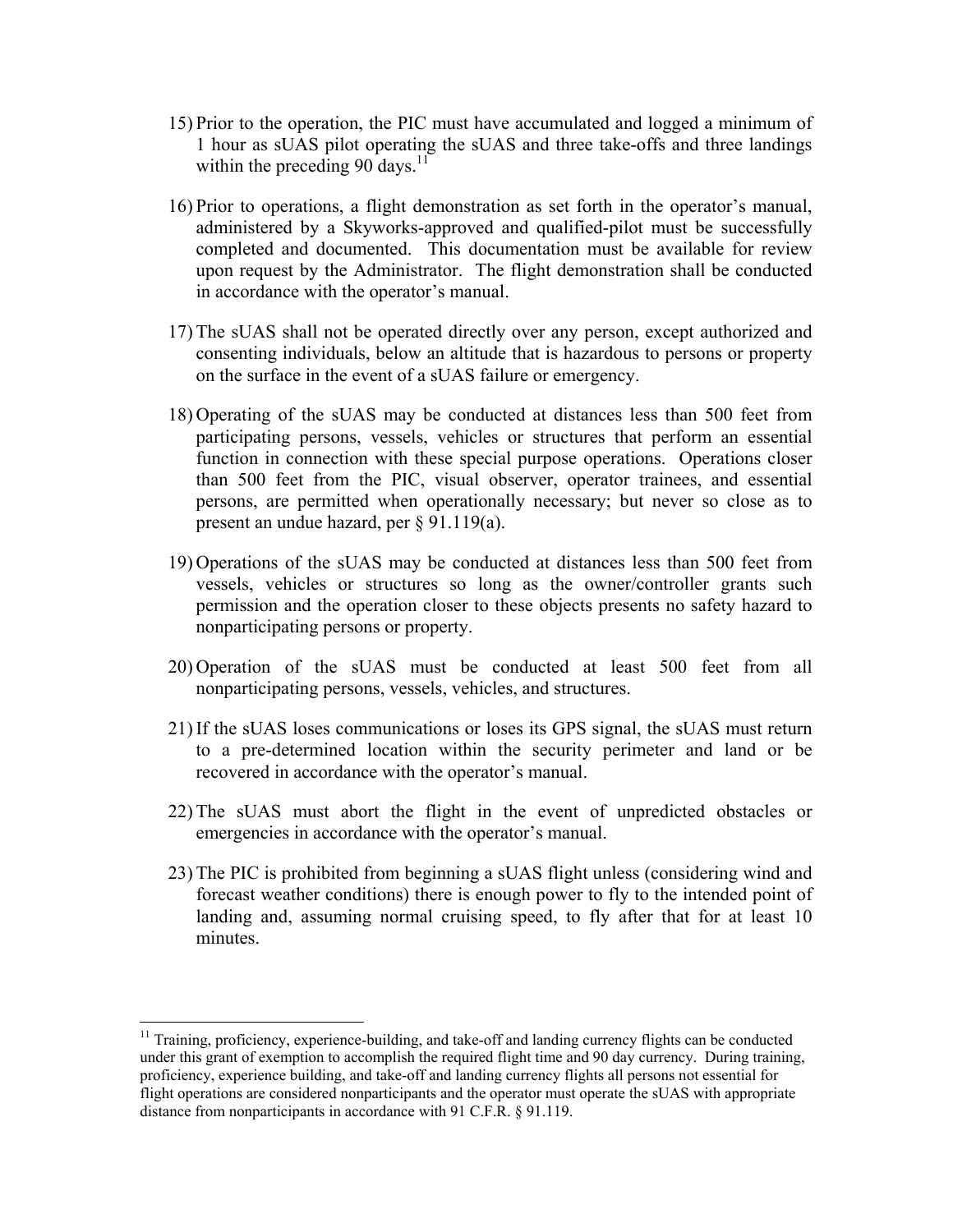- 24) Skyworks shall obtain an Air Traffic Organization (ATO) issued Certificate of Waiver or Authorization (COA) prior to conducting any operation. This COA will also require the filing of the NOTAM not more than 72 hours in advance, but not less than 48 hours prior to the operation.
- 25) All aircraft operated in accordance with the requested exemption must be identified by serial number, registered in accordance with 14 C.F.R. Part 47, and have identification (N-Number) markings in accordance with 14 C.F.R. Part 45, Subpart C. Markings shall be as large as practicable.
- 26) Each sUAS must comply with all manufacturer System and Safety Bulletins.
- 27) The preflight inspection required in the operator's manual shall account for all discrepancies (i.e., inoperable components, items, or equipment) not covered in the relevant pre-flight inspection sections of the manufacturer's operating manual.
- 28) The radio frequency spectrum used for operation and control of the sUAS must comply with Federal Communication (FCC) or other appropriate government oversight agency requirements.
- 29) The documents required under 14 C.F.R. §§ 91.9 and 91.203 shall be available to the operator at the Ground Control Station of the sUAS any time the aircraft is operating.12
- 30) The sUAS must remain clear and yield the right of way to all other manned operations and activities at all times (including, but not limited to, ultralight vehicles, parachute activities, parasailing activities, hang gliders, etc.).
- 31) Operations shall occur during Visual Flight Rules Meteorological Conditions (VMC); flights under special visual flight rules (SVFR) shall not be conducted.
- 32)sUAS shall not be operated from any moving device or vehicle.
- 33)sUAS shall not be operated less than 500 feet below or less than 2,000 feet horizontally from a cloud or when visibility is less than 3 statute miles from the PIC.
- 34) All operations shall occur in Class G airspace; the sUAS may not operate in Class B, C, or D airspace without written approval from the FAA. All operations will be conducted outside of a 5 NM range of the geographic center of a non-towered airport as denoted on a current FAA-published aeronautical chart unless a letter of agreement with that airport's management is obtained, and the operation is conducted in accordance with a NOTAM as required by the grant of this exemption.

 $\overline{a}$ 

 $12$  These documents shall be made available to the Administrator or any law enforcement official upon request.